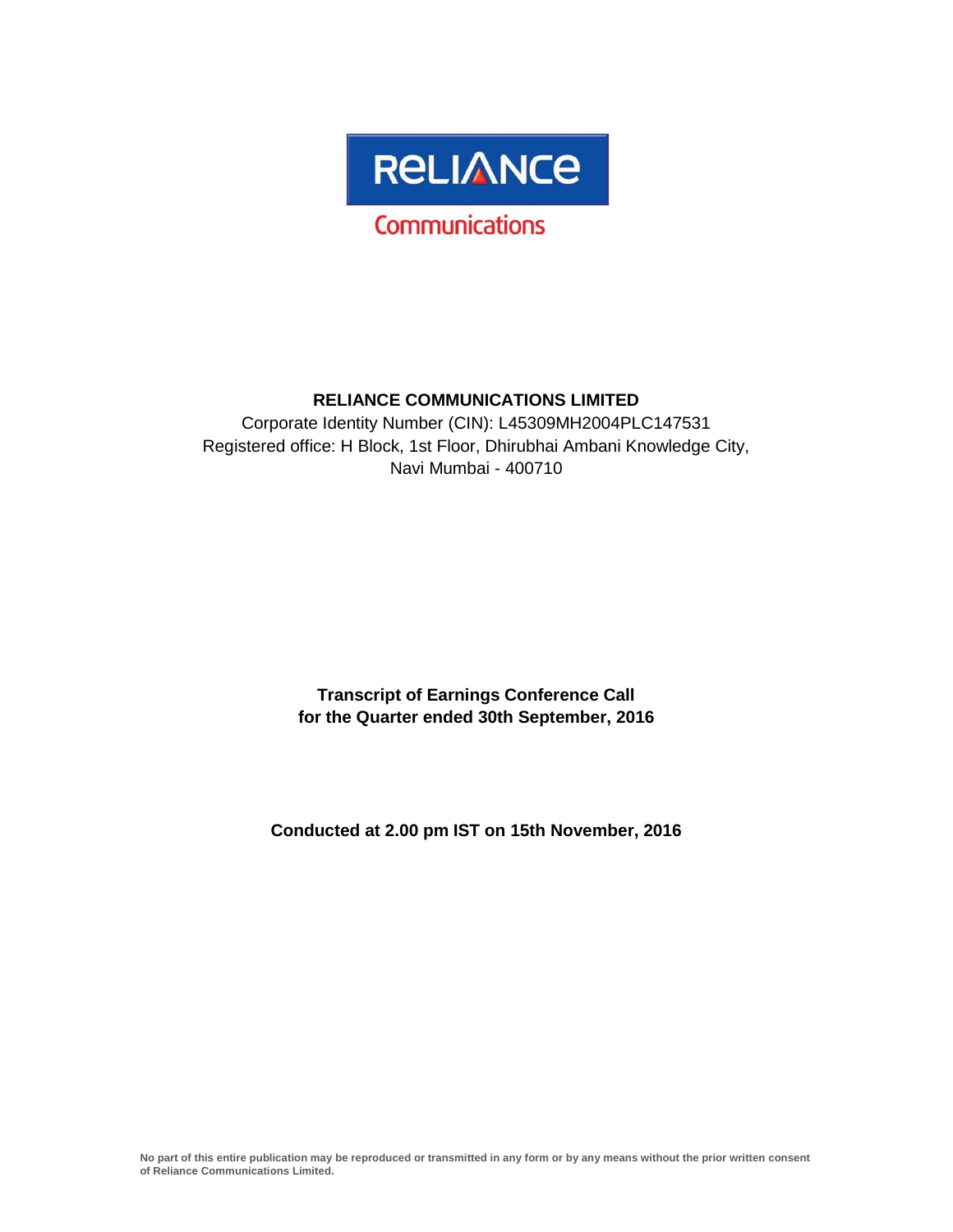#### **Moderator**

Thank you for standing by, and welcome to Reliance Communications Global Earnings Conference Call on Reliance Audio Conferencing Platform. This is Deepesh, the moderator for this conference. At this time, all the participants are in listen-only mode. There will be a presentation followed by a question-and-answer session. Please be advised, this conference is being recorded today.

Today, we have the senior management team from Reliance Communications, namely **Mr. Gurdeep Singh**, Co-CEO-RCOM and CEO-Consumer Business; **Mr. Bill Barney**, Co-CEO-RCOM and CEO-GCX, India Enterprise and Carrier Business; **Mr. Punit Garg**, President-Corporate Strategy and Regulatory Affairs; **Mr. Suresh Rangachar**, President- Commercial and IT; **Mr. Manikantan Iyer**, CFO-RCOM; **Mr. Rory Cole**, CFO-GCX; and **Mr. Anil Ladha**, Head - Investor Relations.

The call will begin with some key observations by the management followed by a question-and-answer session. I must remind you that the overview and discussions today may include some forward-looking statements that must be viewed in conjunction with the risks that the company faces.

I hand over the call now to Mr. Gurdeep Singh. Thank you.

# **Gurdeep Singh**

Good Afternoon and welcome to our second quarter FY17 earnings conference call. I have with me the senior management team of Reliance Communications. On behalf of us all, Thank you for joining the call.

On November 14, 2016, our Board of Directors adopted the results for the second quarter FY17 ending September 30, 2016. The Media Statement, Quarterly Report and the Results have been uploaded on our web site and I trust you have had a chance to go through the same.

To begin with, let me take you through the key financial & operational highlights for the quarter:

- **Consolidated revenue** was at Rs. 5,142 Cr and **EBITDA** at Rs 1,542 Cr and this reflected a decline of 4% and 1% respectively on a Q-o-Q basis. Overall EBITDA margins were at 30%.
- **Net Profit after Tax** was at Rs. 39 Cr.
- **India operation** revenue was down 4% Q-o-Q at Rs 4,488 Cr, and generated Rs 1,297 Cr. of EBITDA, also down 4% Q-o-Q.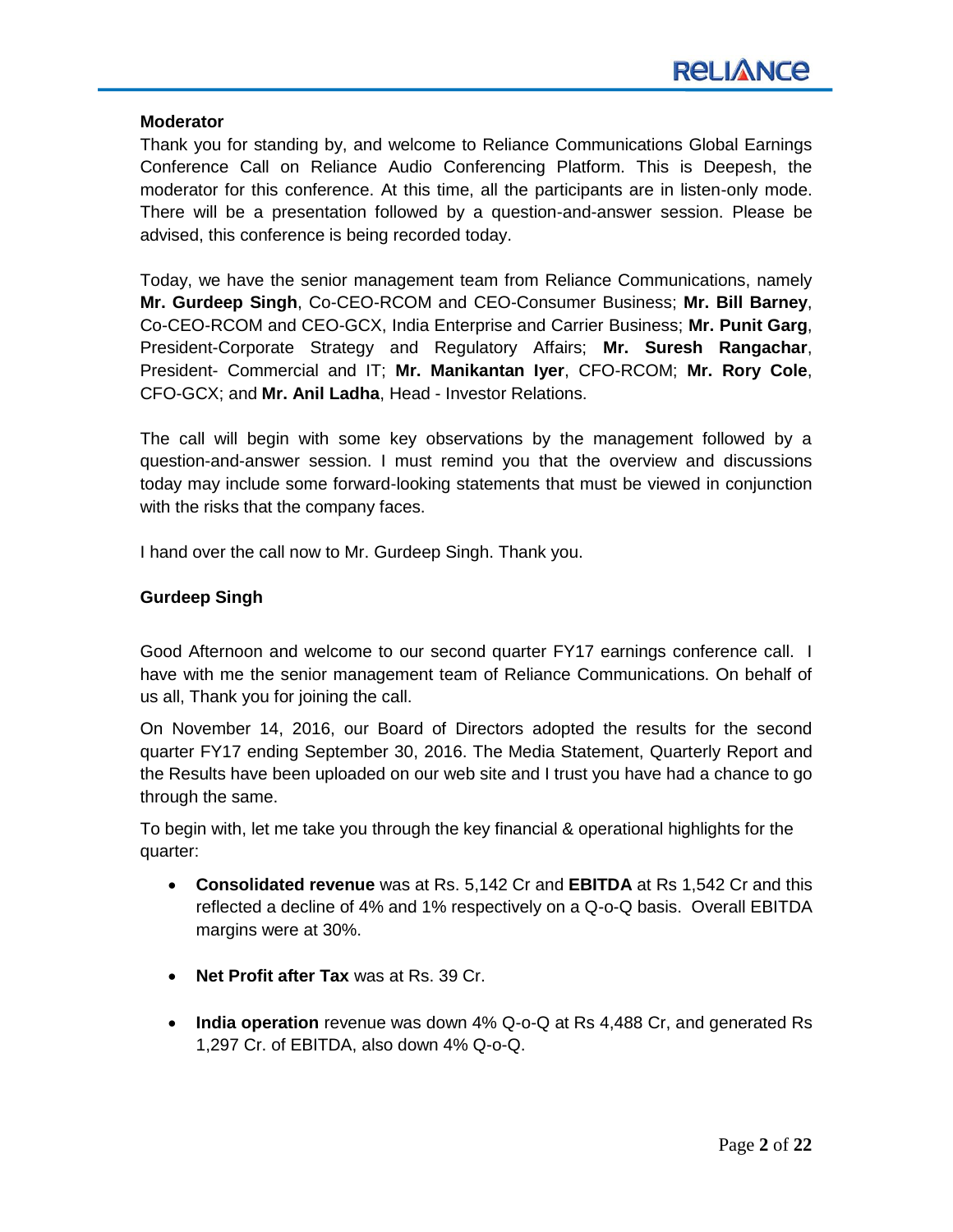- **Global operation** revenue was at Rs 1,089 Cr. down 8% Q-o-Q and generated Rs 245 Cr. of EBITDA, up 18% Q-o-Q.
- **Net finance charges for the quarter** were at Rs. 825 Cr. (up 3.6% Q-o-Q) and **capex** was at Rs. 405 Cr.
- **Operational highlights**
	- $\circ$  RPM was at 44.6p, down 1% Q-o-Q and ARPU was at Rs. 155, up 5% Qo-Q.
	- o Total MoU at 97.9 billion, down 2% Q-o-Q.
	- $\circ$  The total data customer base was at 35.1 million including 24.5 million 3G/4G customers.
	- $\circ$  The total data traffic on the network during the quarter was at 104.8 billion MB, up 2% Q-o-Q.

Our financial performance for this quarter was mainly impacted by increase in competitive intensity, migration of CDMA customers to 4G LTE and seasonality factors.

During this quarter, we have successfully completed the process of upgrading our valuable erstwhile CDMA and data card customers to 4G LTE, retaining profitable and valuable customers. We are very pleased with the response we are seeing for our 4G products across various customer segments, including the large and SME corporate sector. We remain confident of being one of the stronger positioned data incumbents in the sector with our offerings of Gold Standard 4G internet services on a pan-India basis on 850Mhz spectrum, enhanced by the sharing arrangements with Jio. I would like to reiterate that, with Reliance 4G services, **RCOM has leapfrogged from being a challenger operator to becoming the incumbent data operator**.

# **Before I move on to give you the industry and business update let me spend some time talking about the recently concluded spectrum auction.**

In this spectrum auction the government offered maximum spectrum for sale than it has ever made available for the industry. The bidding and sale was mainly concentrated in the 4G spectrum bands, evidencing the importance of 4G growth and various operators' need of plugging their gap areas.

With merger of RCOM's wireless business with Aircel, the MergedCo would have about 450 MHz spectrum across 850, 900, 1800, 2100 MHz bands, i.e. over 13% holding among the private operators. It would have access to over 200MHz of 850 band for 4G services. So in this auction, RCOM bought only 5MHz in J&K in 1800MHz band and did not actively engage in buying additional spectrum in the auction as we already have sufficient spectrum. The 850 band has far better propagation characteristics than 1800MHz band or 2300MHz or 2500MHz band. Since data consumption is more indoors than outdoors, availability of 850MHz spectrum helps in truly elevating the experience of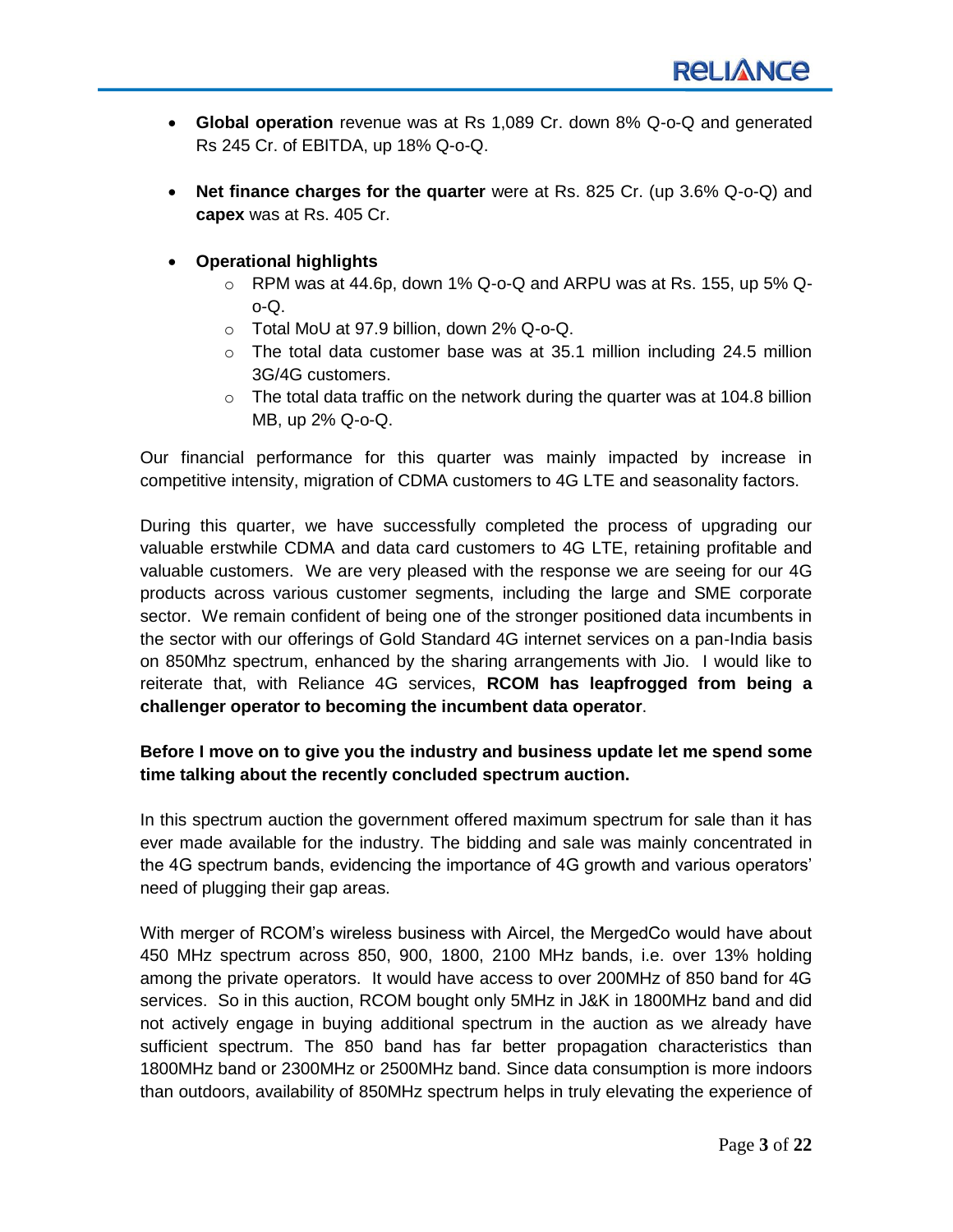4G vis-à-vis one would otherwise get from spectrum in supra 1-GHz band which is not capable of penetrating deep inside. Apart from the 850 MHz spectrum, our customers will also be able to roam on 1800MHz and 2300MHz in ICR tie-up with Jio. Hence, a customer experiences seamless connectivity on 4G across India.

This merger will also extend life of spectrum, as it will have a longer expiry than our current expiry period which will ensure better cash flows and optimal usage of our spectrum resources as a merged entity.

# **Let me now move on to the key industry updates and trends during the quarter.**

Indian telecom sector is undergoing a large structural shift, from being a voice dominant market to a more data-centric market. The era of digital revolution has clearly arrived and would be boosted by high quality customer experience driven by 4G offerings. We are now at stage in the evolution of telecom services where 4G is expected to become the new 2G – i.e. near ubiquitous coverage across the country and universal adoption.

In India while we have seen rollout of 4G networks by some of the operators, but we are one of the only two operators currently offering Pan India 4G services, with a distinctive competitive advantage of the sub-1 GHz band. The sector dynamics is geared towards getting the customers to use higher amounts of data through 4G and 3G offerings and we are very optimistic with recent market developments. We believe that Indian consumers have significantly higher latent demand to consume data services, enabling the sector to grow.

The next key trigger in improving the digital penetration within India, besides improvement in affordability of the devices, is around improving the level of awareness and providing locally relevant content. We along with other operators have been closely working to educate our customers on the benefits of the internet.

**Affordable Smartphone devices** are central to the pick-up or growth in data services. "After successive decline in two quarters till March 2016, Indian smartphone market recovered with 17% growth in the Apr-Jun quarter of 2016", as per IDC India. India registered a total of 27.5 million units of smartphones shipments in Calendar Year Q2 2016.

As per GSMA's latest research "THE MOBILE ECONOMY INDIA 2016", India is now the world's second largest smartphone market, overtaking the US in the first half of 2016, with an installed base of 275 million as of June 2016. This was attributable to the increasing affordability of the smartphones and with easy-to-use features which helped first-time smartphone users leapfrog from the desktop/laptop phase. The smartphone adoption in India will grow to 49% levels i.e. 700 million phones in 2020 versus 24% i.e. 240 million in 2015. India will be the main driver of smartphone growth in Asia Pacific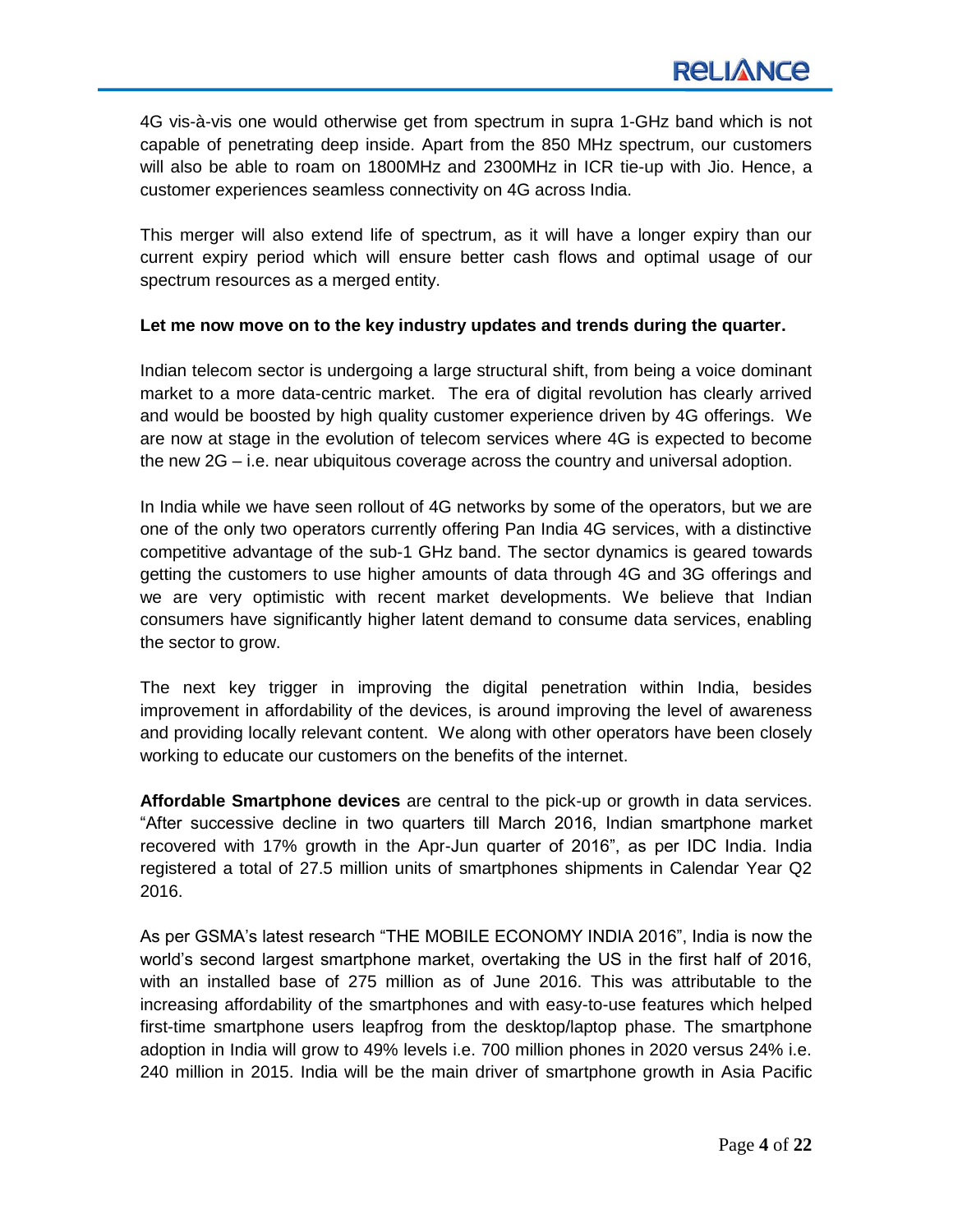over the next few years, adding close to half a billion new smartphone connections by the end of 2020.

India is also seeing an ongoing technology shift to mobile broadband services. With a gradual reduction in data tariffs and growing availability of affordable smartphones for consumers, the mobile broadband connection base is forecast to reach more than 670 million by 2020; nearly double the total internet users in India as of March 2016, as per TRAI Performance Indicator Report. By this date, almost half of the total connections will run over mobile broadband networks. There is also an accelerating move to 4G, with the 4G connection base forecast to grow rapidly, from just 3 million at the end of 2015 to 280 million by 2020.

Operators are increasingly looking to offset the impact of competition and slowing subscriber growth by monetising the growth in data traffic. As more users migrate to high-speed broadband, mobile data traffic is expected to grow 12-fold between 2015 and 2020, a CAGR of 63%. This is ahead of growth in the Asia Pacific region overall, forecast at a CAGR of 54%.

The **e-Commerce industry in India** has been propelled by the rise in internet penetration due to major improvements in the telecom infrastructure. With 3G and 4G services growing rapidly along with lower data tariffs, overall spend on internet data will grow significantly. Data rates in India being far cheaper than in China and US, will play a catalytic role in development of a large e-commerce market.

Globally, **mobile transactions** are picking up pace and are outnumbering the transactions done on tablets. Some of the global mobile retail commerce trends include:

- Smartphones becoming the device of choice for retail e-commerce: Now smartphones deliver the majority of mobile transactions in major markets like Japan, UK, South Korea, etc.
- Marketers with the best mobile sites and apps commanding a significantly larger share.

In India we are seeing a similar trend. Due to availability of high-speed 3G & 4G internet connectivity at affordable prices there would be an explosive growth in transactions done via mobile smartphones. As per a recent report jointly by CII and Deloitte, Online shoppers as a % of internet users in India, will be about 36% by 2020.

The Digital India project aims to offer online government services that will have mobile phone as the backbone for its delivery. The programme will give a strong boost to the e-Commerce market by bringing internet and broadband to remote corners of the country, which is expected to deepen the penetration of data services and significantly increase the data volumes.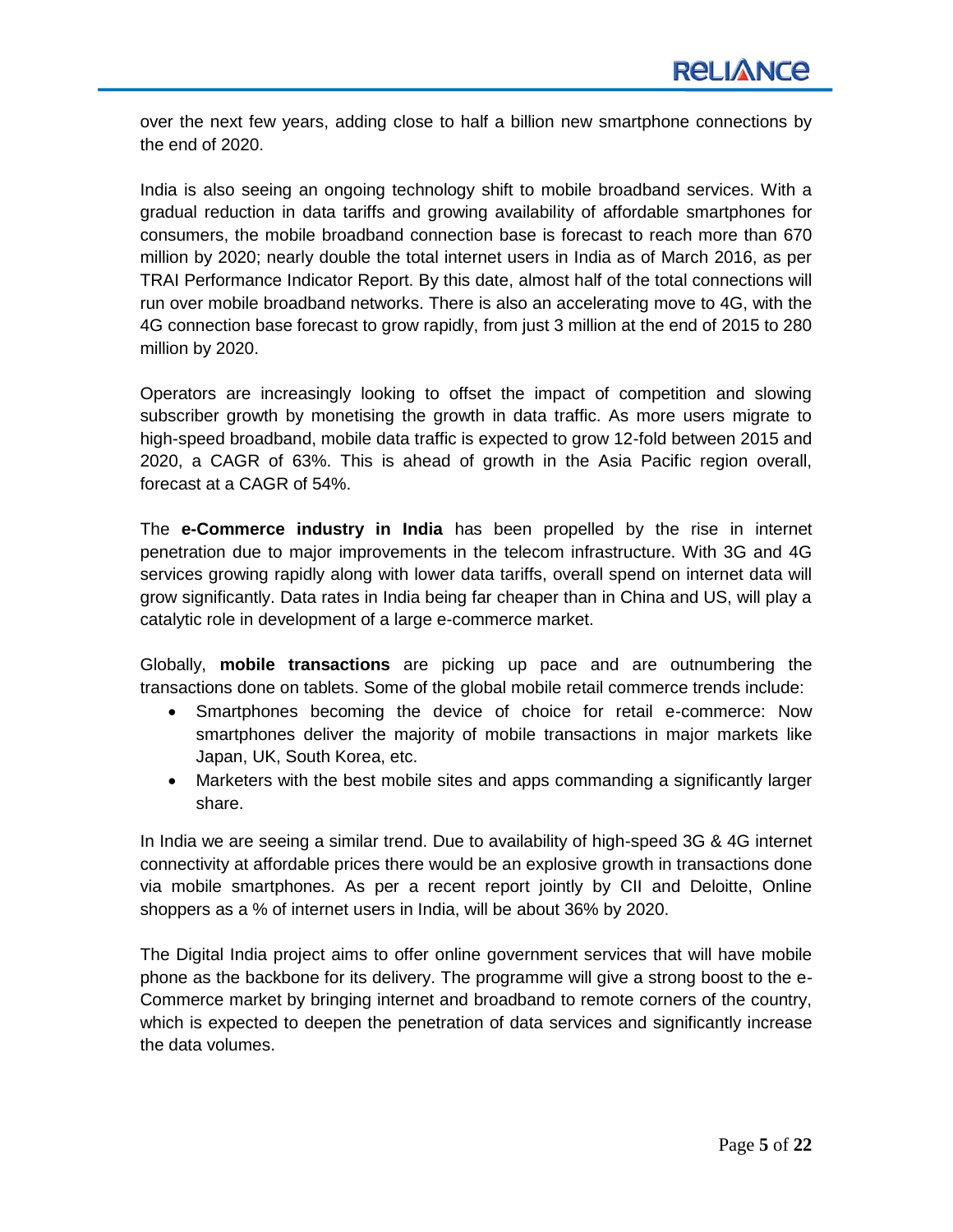Availability and affordability of the devices, improving the digital literacy for our customers, and availability of locally relevant content and services, will be the key factors to bring on the next wave of data customers.

# **I will now spend a few minutes on some of the key business developments at RCOM on the wireless side of the business.**

Last couple of months RCOM has been busy upgrading its CDMA subscriber base to 4G and also allowing its GSM subscribers to upgrade to 4G. We have been seeing a lot of traction on this front where our existing 3G subscribers have also been upgrading to 4G. We have made great strides in building up good foundation of our 4G business - 1. Creating new customer base by attracting corporate customers to subscribe Reliance 4G for their employees, 2. Through MNP, we have successfully created positive churn by attracting the value customers to our network. We are seeing good usage of data among our customers especially after we launched a number of consumer centric offerings that transitioned us from being a provider of a dumb pipe to a more intelligent carrier of content and services.

Our business transformation towards 4G growth business is progressing well and with this, RCOM is firmly moving onto a growth path.

We have built our distribution network on the premises that **"Experiencing is Believing"** i.e. only once customers experience the benefits of 4G, will they continue to use it and more importantly pay for it. In our widely established and expanding network of stores, we provide on-location facilities, supported by a well-trained service staff, to experience power of 4G services to potential customers.

We have in the past taken several initiatives to offer a full-suite entertainment portfolio rather than offering plain vanilla 4G data connectivity, for example: Our content-bundled data offer-'MoviNet Plan'-combining movies, music and Internet access; "Calling Ka **Naya Tareeka**" offer in which a customer will experience significantly better app-to-app voice calls with high-definition quality and instant connections.

We have always aimed at offering innovative and useful products to the customer. In this regard we have launched **Reliance Spottr**, an innovative location based service that will empower customers to ascertain safety and security of near and dear ones, while they are mobile. With this service an RCOM customer can find location of up to 5 RCOM mobile numbers anywhere in India after securing consent from them.

Mobile has become the new resource for Entertainment and we want to make the most of it. In this regard we have launched **Reliance Games Arcade**, an own Branded Games Store, powered by Opera. This has collection of more than 300 premium games from International and Indian developers. Reliance subscribers, both Prepaid and Postpaid can now access this Store at Rs 15 for 10 days on auto renewal. All Games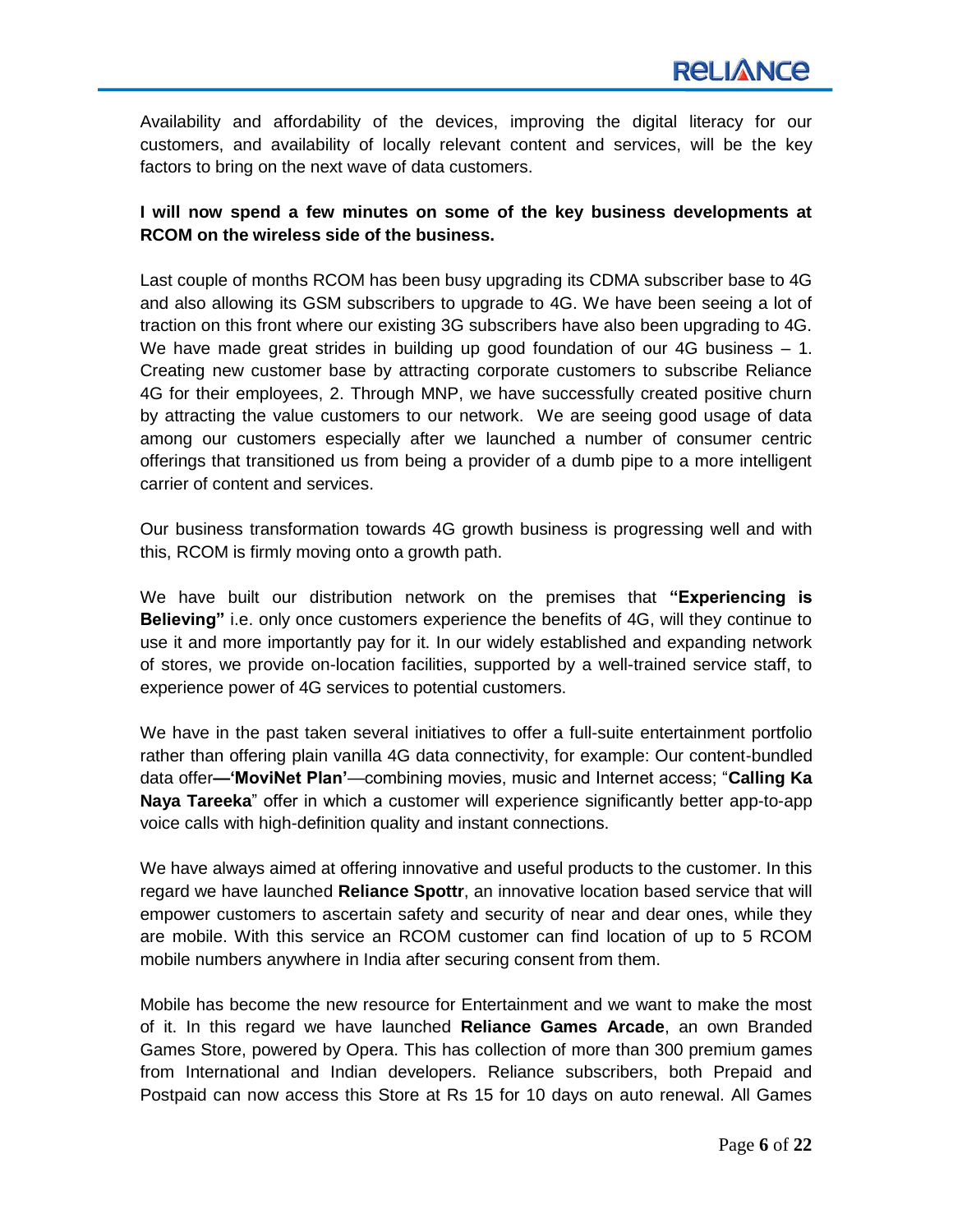Apps which are available for download from the Store are full versions, include in-app purchases and allow users to enjoy an ad-free gaming experience.

We are actively engaging ourselves in improving the 4G device penetration and getting on board new and converting existing subscribers to 4G. We have tied up with financial services companies to offer financing options to our buyers for purchasing smartphones. We are driving sale of handsets through our own shopping portal as well. We are happy to see that a lot of customers have shown interest in buying smartphones through the financing scheme we have launched and are converting to use our gold standard 4G services.

We have also developed a number of attractive propositions for our corporate client base. Our earlier CDMA based Wipods and internet dongles were the mainstay of Corporate India. We have successfully launched 4G LTE compatible mi-fi devices that have helped retain our corporate customer base.

With these product launches our customers, having access to one of the world's best 4G LTE network, are experiencing blazing data speeds on their mobile phones and other connected devices and benefitting from the power of the internet.

# **On the corporate side we continue to work towards successfully closing out the transactions we have planned to deleverage the balance sheet.**

In order to strengthen our balance sheet we have taken a number of initiatives that are now fructifying. These transactions will significantly reduce RCOM's debt and help it to improve its cash flows.

# **Let me briefly update on current status of all these deals.**

**Tower Deal:** RCOM has signed a non-binding Term Sheet with Brookfield in relation to the proposed acquisition of RCOM's nationwide tower assets and related infrastructure. Under the Term Sheet, the specified assets are intended to be transferred from Reliance Infratel on a going concern basis into a separate SPV, to be owned by Brookfield. RCOM will continue as an anchor tenant on the tower assets, under a long term MSA, for its integrated telecommunications business.

RCOM will receive an upfront cash payment of Rs. 11,000 crore from the proposed transaction. RCOM will also enjoy 49% future economic upside from the towers business, based on certain conditions.

RCOM intends to utilize the proceeds of the proposed transaction solely to reduce its debt.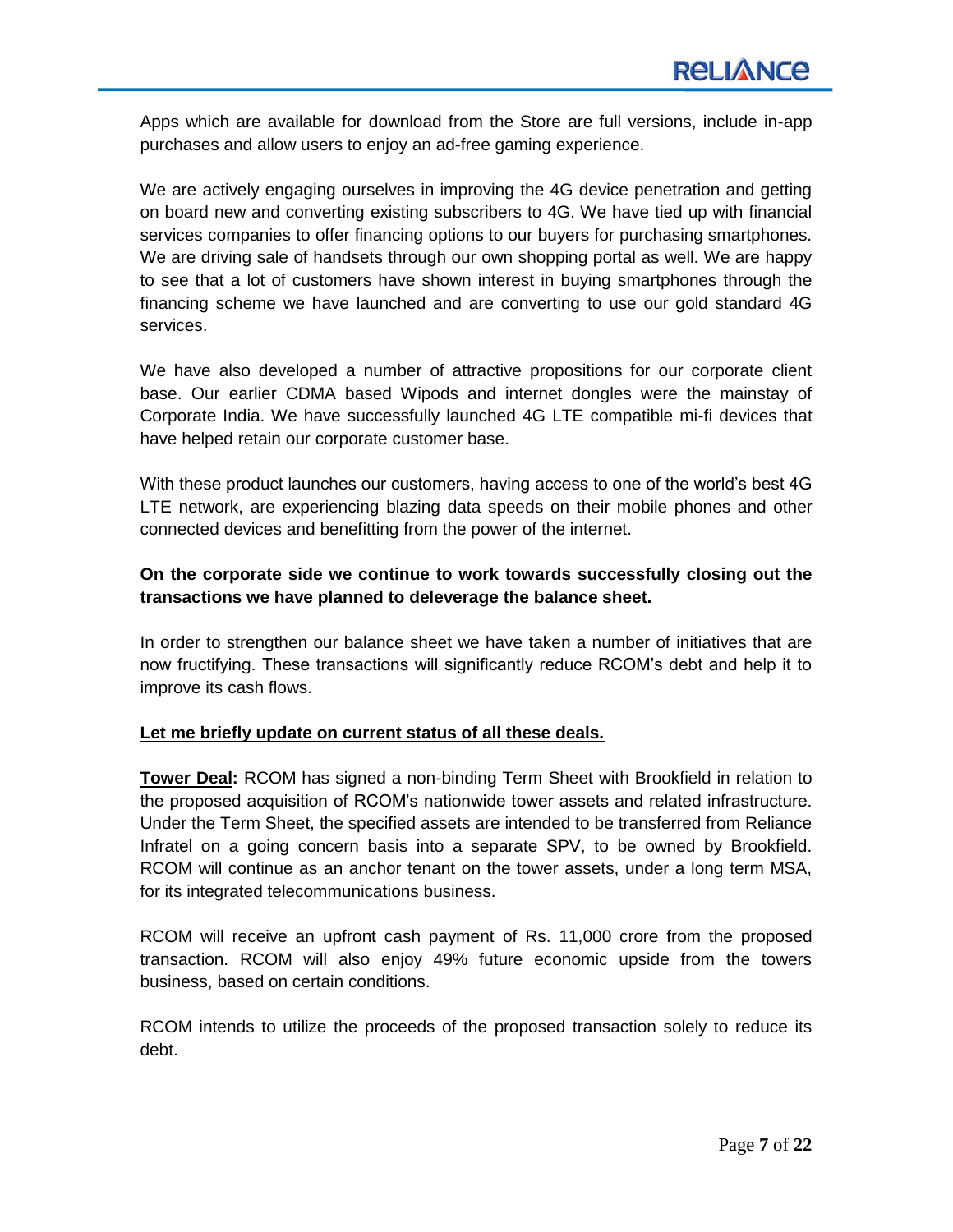We expect to announce the signing of a binding agreement, as a next step. Subsequent to that, we will start the process of initiating regulatory and legal approvals.

**Aircel Merger:** The merger of our wireless business with Aircel is the largest ever consolidation in the Indian telecom sector and will create a strong operator clearly ranked amongst India's top 4 telcos by customer base and revenues, also ranking amongst the top 3 operators by revenues in 12 key important circles. As part of this transaction RCOM will transfer its wireless business to Aircel through a court approved demerger process.

The combined entity will enjoy substantial benefits of scale driving significant revenue growth, and capex and opex synergies with an estimated NPV of  $\sim$  Rs. 20,000 crore. As part of this transaction RCOM's overall debt will reduce by Rs 20,000 crore (nearly 40% of its total debt) and allow RCOM to continue to own and operate its high growth businesses in the domestic and global enterprise space, Data Centers, optic fibre and related telecom infrastructure.

We have applied for the Stock exchanges and CCI approvals, to be followed by filing of a court scheme in the High Courts.

**SSTL integration:** Our merger of SSTL's wireless operations with RCOM, marking the 1st consolidation in the Indian Telecom Industry, is now in the final stages. The DoT approvals are expected within a few weeks from now. Post that, we will begin to integrate SSTL's operations with RCOM and will migrate the customers to Reliance 4G services.

**I will now request Bill to give you an update on developments in the Enterprise and GCX businesses.**

# **Bill Barney**

Our B2B businesses continued to display robust quarterly growth as we expanded our infrastructure and enhanced our strategic Cloud X portfolio. GCX & India Enterprise continue to add new logos across India and global enterprise & OTT space.

We witnessed the green shoots from our transformational Cloud ecosystem deployed in India to bridge the gap between public Cloud services and Enterprise networks, enabling direct connectivity between RCOM and GCX's global MPLS network and the world's leading Cloud platforms as we continue to build partnerships worldwide.

We are aggressively moving forward in further building and expanding our business for long term sustainable growth on the bedrock of our unique Cloud proposition.

I would like to share some key highlights for the quarter: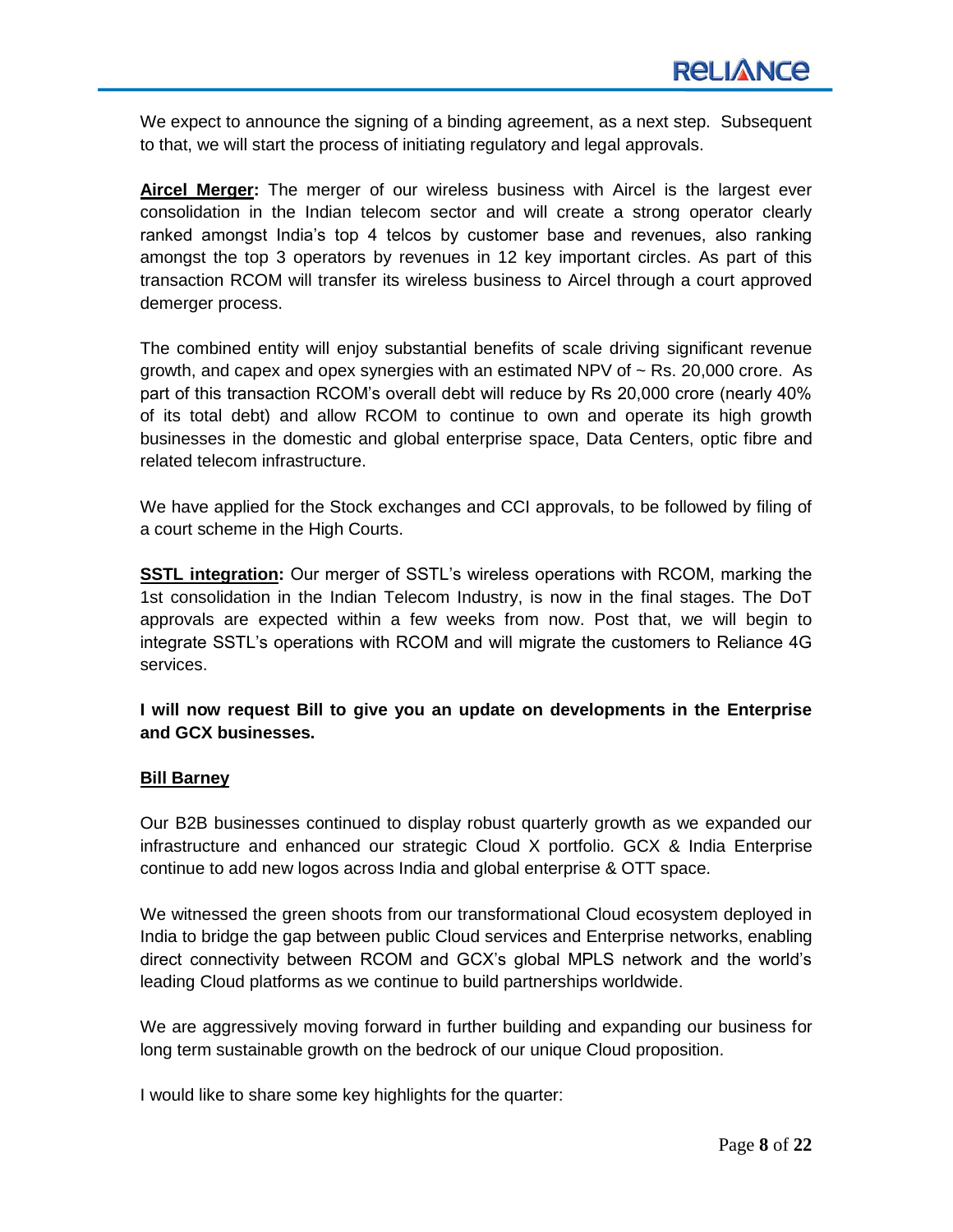- With our deployment of Fast Edge, the country's first "Make in India" Content Delivery Network (CDN), we have strengthened our strategic position in the marketplace. Fast Edge comprises a Content Delivery Network of content caches around the edge of Reliance's Indian network, connecting back to 9 state-of-the-art Tier III+ data centers in Mumbai, Bangalore, Chennai and Hyderabad. The content caches, in turn, are seamlessly connected onward to our network of data centers situated in key hubs along the Emerging Markets Corridor, all interconnected by our wholly owned global subsea fiber network.
- We have also launched CLOUD X WAN a global SD WAN Solution for Enterprises. Cloud X WAN, the latest addition to the CLOUD X portfolio, is a Cloud-centric network platform designed to help overcome many of the challenges facing today's global enterprise networks, offering an affordable solution which embraces flexibility, scalability and enhanced security. Cloud X WAN is an evolution of GCX's existing hybrid WAN service which already connects more than 20,000 locations to a global MPLS network via the Internet.
- In Asia, we signed a strategic partnership with PLDT, the leading telecom services provider in the Philippines, to support its global expansion plans through delivery of service requirements in Asia, Middle East and Europe.
- We also launched DDOS Protection services across India and have already sold services to top financial institutions.
- On the operations side, we "raised the bar" considerably in our offshore businesses. With the expansion of our Customer Advocacy Team's support to high revenue customers, our KPIs are showing very positive results in addition to our new Order Desk function delivering 86% improvement in service delivery between  $1<sup>st</sup>$  June to  $30<sup>th</sup>$  Sept. We are running and delivering a world class operating experience for our customers.

**In the next few quarters, we will continue to focus on product & service innovation, capability expansion, ecosystem collaboration, and drive our unique proposition in the cloud space.** 

Now I handover to Gurdeep for conclusion.

# **Gurdeep Singh**

#### **In conclusion, let me reiterate the following:**

 RCOM is transforming **from a challenger to an Incumbent Data operator** in the country, and our consolidation transactions only reinforce our position.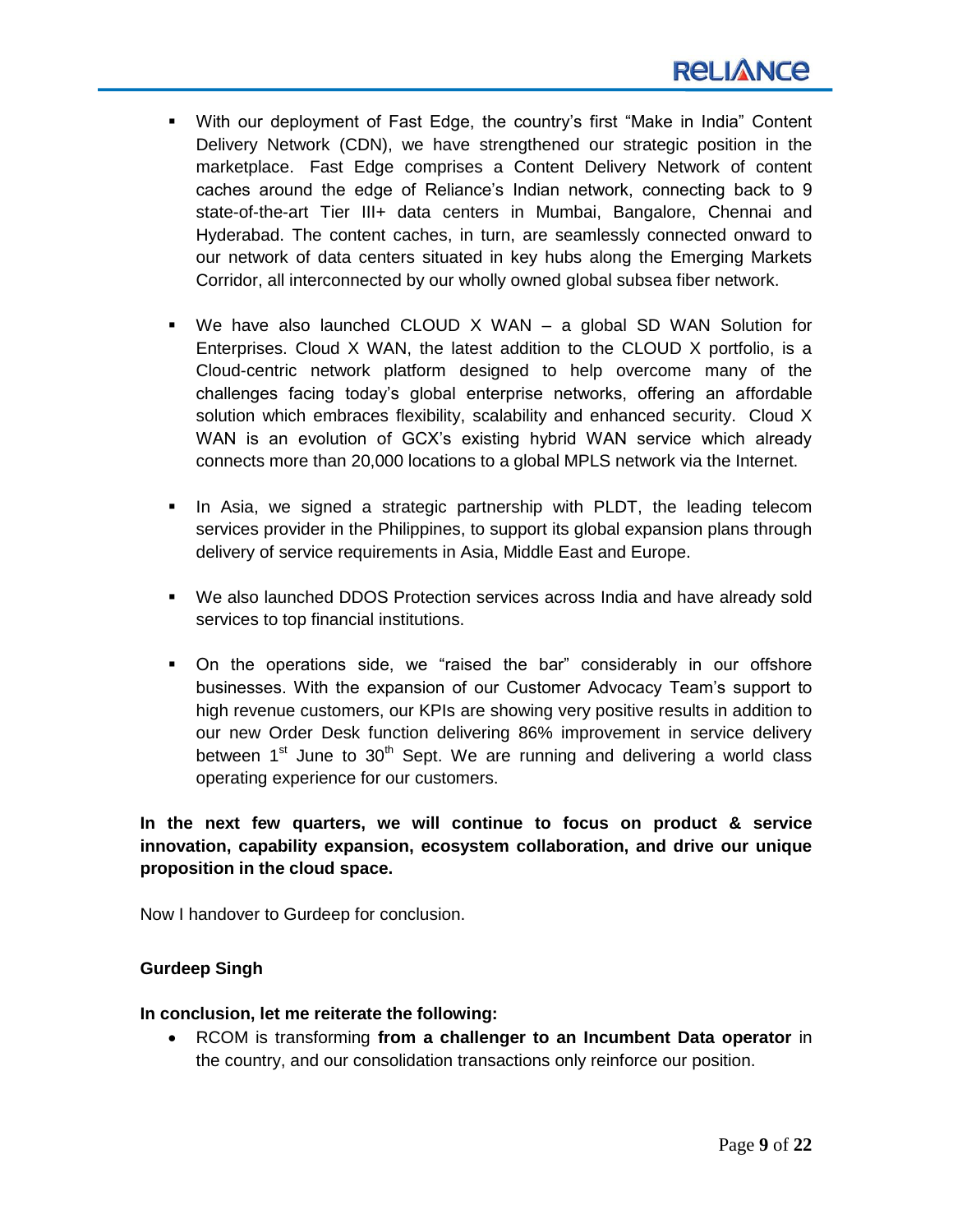- With Aircel merger, we will be a strong operator clearly ranked amongst India's top 4 telcos by customer base and revenues, also ranking amongst the top 3 operators by revenues in 12 important circles.
- We are well positioned to ride the 4G-fuelled growth curve as the incumbent and our sub 1Ghz spectrum pool provides the most competitive edge to our services.
- We had undertaken one of the largest customer upgradation programs in the country and have successfully upgraded our value accretive CDMA customers to the 4G LTE platform.
- Our Pan India 4G services going forward will **help us in enhancing subscriber and revenue market shares.** Our 4G strategy will be to increase our 4G market share by continuing to offer innovate plans and offers.
- Completion of Aircel merger and Tower sale will deleverage our balance sheet substantially.
- On the Enterprise and GCX side of the business we are well positioned at the crossroads of emerging market data traffic growth and exponential growth in Cloud services to make us a leading Next Generation Technology Service Provider.
- Our partnerships and strategic sharing agreements make us one of the most asset light operators in the country. We are well invested across spectrum and network capacities with focus on delivering better returns on our invested capital as well as deliver value to all our stakeholders.

Now I handover for the Q&A session.

# **Question-and-Answer Session**

# **Moderator**

First question comes from Mr. Manish Adukia from Goldman Sachs. You may speak.

# **Manish Adukia**

Hi, good afternoon and thank you for taking my question. I have three questions, if I may. First, you talked about increase in competitive intensity during the quarter. If you can just please provide us some more details on this, if you're seeing more competition specifically on the data side, or is the competition also on the voice side of the business? My second question is on your overall sites, I think, which saw a sharp decline this quarter from about 76,000 to 62,000. So you can just help us understand what is happening there?

And lastly, I think third question on your tower deal with Brookfield. There was a recent press report which suggested that Brookfield may also be interested in acquiring the Bharti Infratel stake which Airtel is going to sell. So if that were to be true, does that change anything for RCOM's tower deal? Those are my questions. Thank you.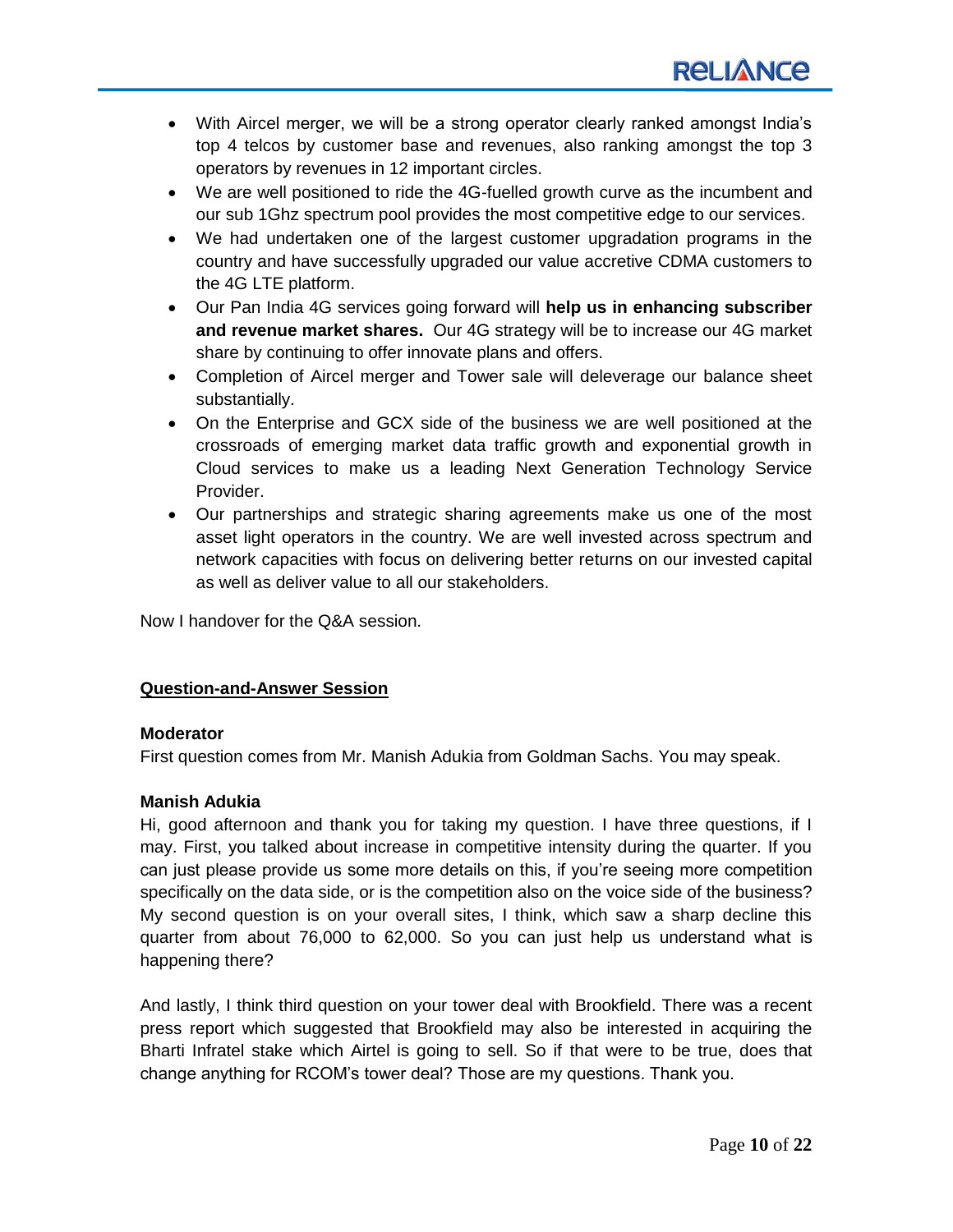# **Gurdeep Singh**

Firstly, on the competitive intensity, what we fundamentally mean is, yes, in the market we have a new operator, and the other operators are also significantly looking at revamping their 4G portfolio and that is leading to a lot of land grab onto the data customers. This is currently leading to, with initial joining or the launch programs, a kind of pressure that we're seeing on both the voice and the data side. We have gone through these kinds of issues several times in our past and I think we are well versed with letting this intense competitive position to go by, allow it to settle, and then set our next course of action.

If you want to know specifically has this put a pressure on the voice and the data growth for the company? Yes, we are currently experiencing the same. But let's understand that this is all coming under intensely highly competitive plans that are being offered by many of the operators in the market. We have chosen our path clearly to make our customers experience the product, and believe in it. We are seeing a lot of traction on the postpaid corporate SME side and high value prepaid customer side and we continue to be encouraged by the actions that we've taken on the ground. So that's answer to your first question.

And second question, the number of sites coming down, yes, as I stated in my opening speech that we have migrated successfully all our CDMA customers on to our LTE platform, thereby all the CDMA BTSs have been switched off.

# **Anil Ladha**

The difference which you are seeing between the two quarters is primarily on account of CDMA switch off and additionally we have added some 3G sites and to that extent, the difference is accounted for that.

# **Gurdeep Singh**

And coming to the last question on the tower deal, all I can say at this moment is that we are progressing well with our proposed tower stake sale. We expect to announce the definitive agreement in the coming three to four weeks.

# **Moderator**

Thank you, Mr. Manish. Next we have Ms. Amruta Pabalkar from Morgan Stanley. You may speak.

# **Amruta Pabalkar**

I have couple of questions. Firstly, on the CDMA side, the migration to LTE, is the entire impact reflected in the numbers in terms of 88 million subscribers and 29% India margins as the base? Can we look this as a base going forward or any impact we would see in the current quarter?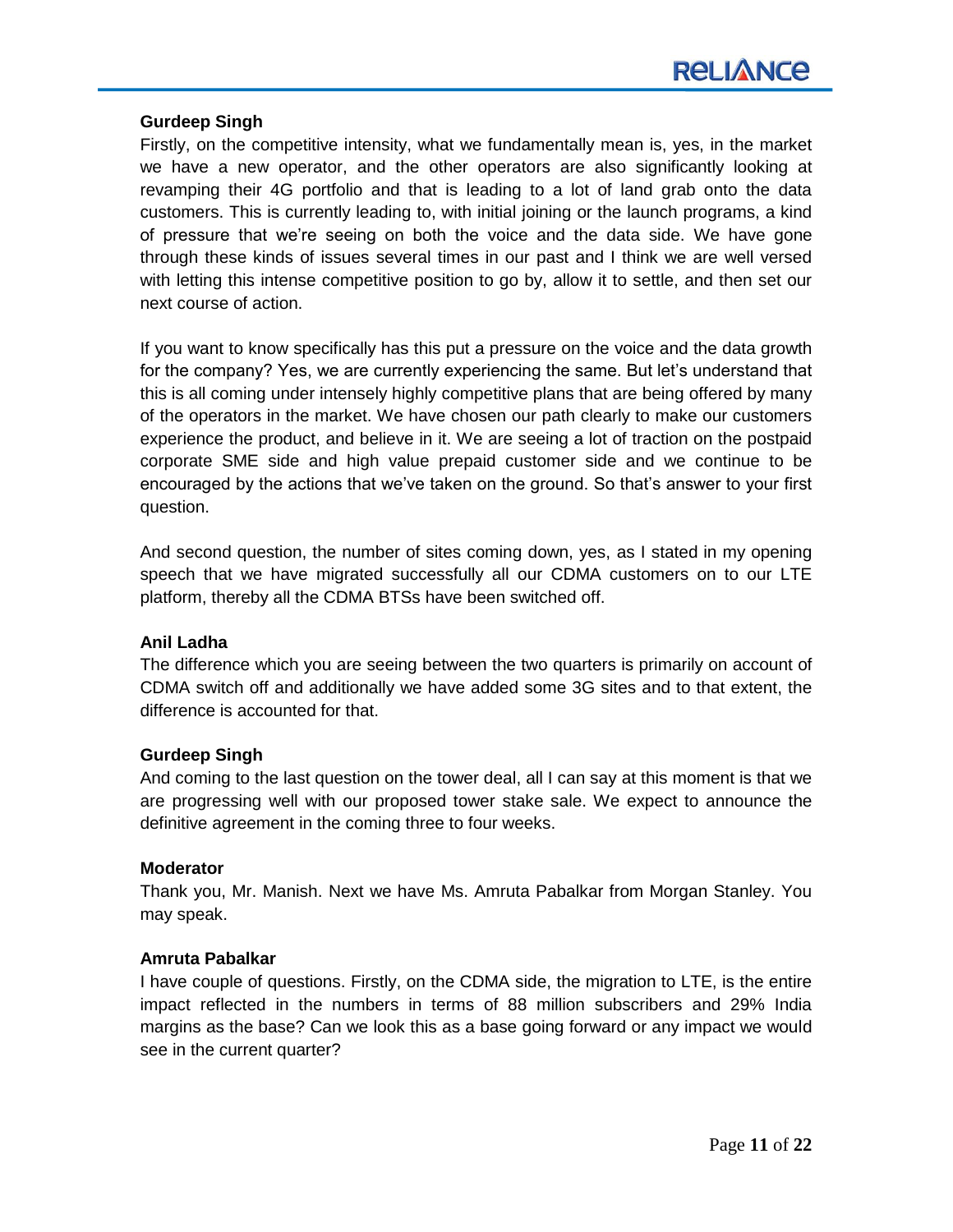Secondly, it will be helpful if you could give us some details on your 4G in terms of the 4G subs, ARPU, and what is the per data sub-consumption? Can we look at your ICR arrangement with Jio as buying bulk data MBs at around five paisa per MB or any guidance around this number would be very helpful.

# **Gurdeep Singh**

So first on the CDMA, Yes, you are seeing the full impact of CDMA migration in this quarter. As I stated in my speech, we are particularly focused on migrating the value accretive customers onto the 4G LTE portfolio. There is an opportunity for us also not to aggressively pursue the below cost to serve customers for migration, of course those who wanted to and those we wanted to have migrated. The migration is successful. So there is no likely further impact to be coming up in the future quarters.

Second, on the 4G subscribers, as we said, we have over 35 million data users; out of that over 25 million are 3G/4G users. All I can say at this moment that we are not giving out the separate 4G subscriber data.

I would say that we are very encouraged despite the competitive intensity in the market, as high value prepaid and postpaid customers, corporate and SME customers are coming onto our platform. We have won over many new corporate accounts in the last quarter ever since we launched 4G and in the current corporate accounts, wherever we have been operating, our penetration has doubled in the last quarter, thereby reflecting churn on the competition.

# **Amruta Pabalkar**

Understood. And anything in terms of your ICR arrangements with Jio, if you could share?

# **Gurdeep Singh**

Well, ICR arrangements are bilateral and highly confidential in nature. All I can say is that – in our pursuit to pursue the asset-light strategy, we will continue to get access to the network under our spectrum sharing arrangements to give all the data services to our customers, and needless to mention that they will be value accretive and profitable as we go forward.

#### **Amruta Pabalkar**

So does your revenue this quarter reflect any inflow from Jio on back of tower or fiber?

#### **Anil Ladha**

Yes, there's an ongoing component, on the tower rentals. It is getting accounted in the non-voice revenues.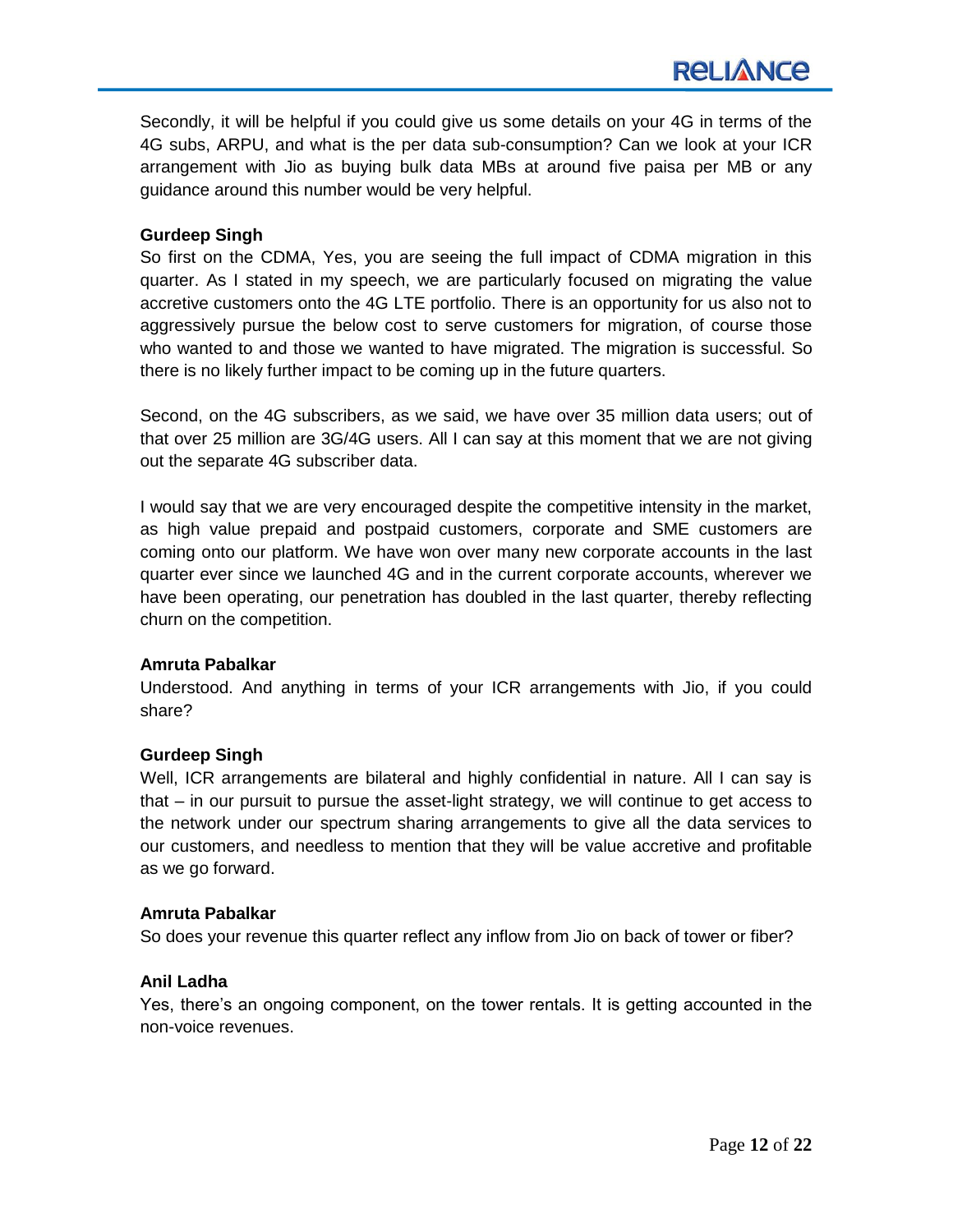#### **Amruta Pabalkar**

If I can just ask one more question, on your global data business, how do we look at the global data, especially revenue trajectory and the margin profile going forward? Is it 22% kind of a margin that is something sustainable and can we expect this same margin going forward?

#### **Bill Barney**

Yes, the expectation is that the data margin should go up over the next few quarters. Many of our large multi-national customers are now using our FLAG networks, which actually has a much higher margin than our traditional services. This has actually helped us in terms of growing margins and we continue to see that we'll have margin expansion and growth from the data services over the next foreseeable future.

#### **Amruta Pabalkar**

That's quite helpful. And anything on the real estate monetization, any developments or any time frame that we can expect going forward on this, especially on the real estate monetization front?

#### **Gurdeep Singh**

On the real estate side, we have successfully disposed of our flats at the Navi Mumbai, and we have also signed up the deal for our Hyderabad property. We are at advanced stages of looking at monetization of our Delhi assets. And we are just about concluding a deal on our Kolkata premises. So as we have stated earlier, the Phase I of our monetization process of real estate were Hyderabad, Kolkata and Delhi properties besides the apartments at Navi Mumbai. So I think we've worked on all of these and we have progressed forward, and suitable announcements will be made later.

DAKC is the largest piece. It will take a longer period of time. It needs to go through certain approval processes, which we are doing.

#### **Moderator**

Thank you, Ms. Amruta. Next question comes from Mr Kunal Vora from BNP Paribas. You may speak.

#### **Kunal Vora**

First question is, Jio is offering the service free to its customers, and you have access to the same network. Did you think about making the service free for at least the 4G customers? What are your thoughts on that? And in the medium-term, how do you see Jio as a competition, would you keep your service prices at similar levels or would you look at considering giving a discount compared to Jio pricing? That's question number one.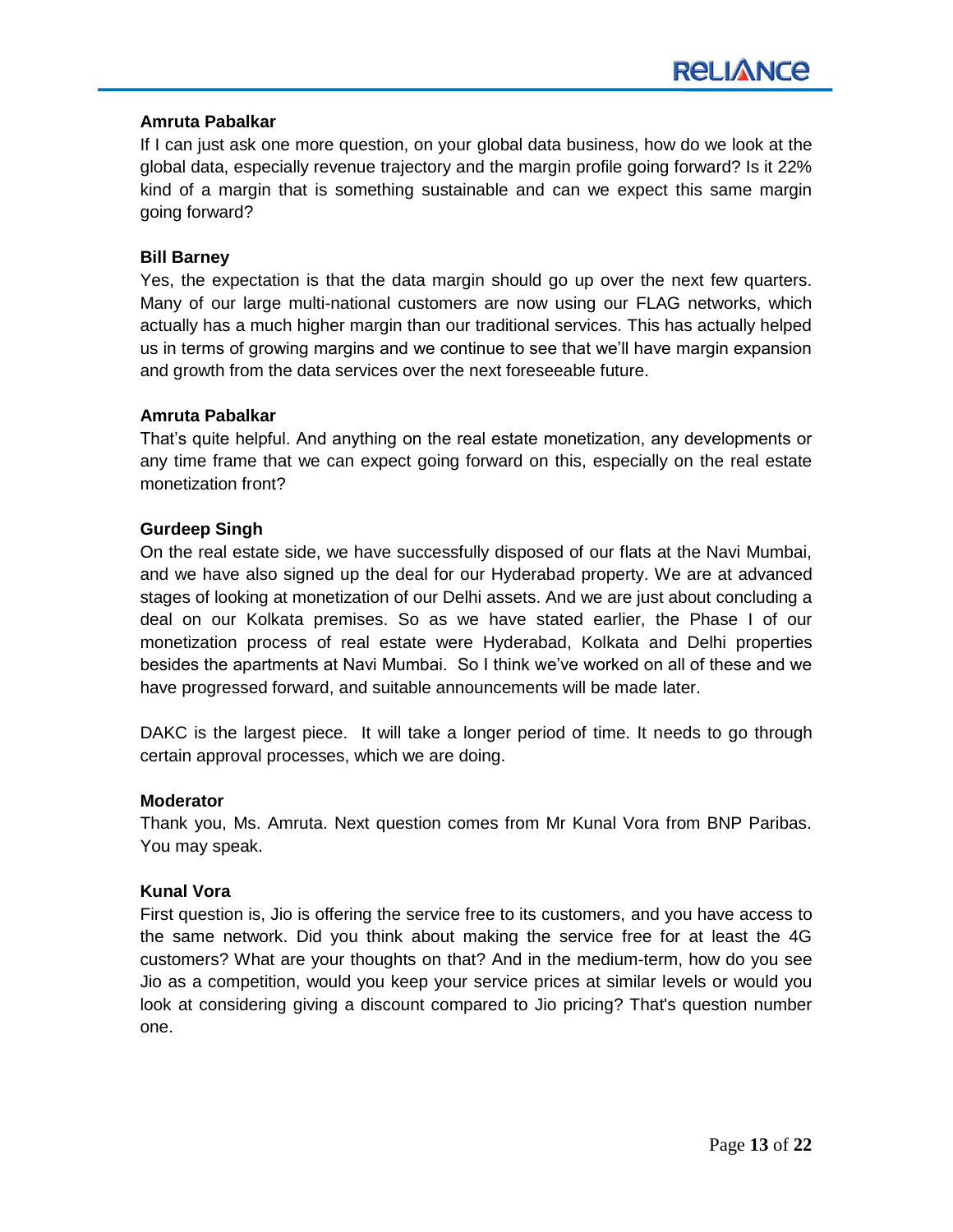# **Gurdeep Singh**

Well, I may not want to comment on the marketing strategy of our competitors or the new entrant. All I can say is that this certainly raises the temperature on competitive intensity, one needs to calibrate and take decision for the long-term benefit of the business and the sector. We have seen this several times over in the last decade. We are purely focused on delivering superior experience to our customers. We have a nationwide well established distribution, corporate and SME infrastructure. That we are currently leveraging and we are encouraged by the fact that even in this hype and intensity of so-called free offers in the market, we are able to find our niche and get our customers who believe in us and who are happy about the experience on the network.

We are intensely focused on upgrading our current base of customers, a captive base of our customers on to the 4G and we have seen a large traction because we tied-up with both handset and the finance companies and that's really helping us.

# **Kunal Vora**

In terms of pricing, your thoughts on how would you look at pricing against them?

#### **Gurdeep Singh**

I would say that we will wait for the official pricing to come out and then we'll calibrate our next action going forward. But having said that, we are today one of the two operators who have sub-1 gigahertz band, which is superlative in quality, when you show and demonstrate the network quality to the customer, there are no doubts that they see a clear black and white between what Reliance Communications offers and what the other operators may be offering in the market. We will continue to work on that and ensure that our pricing is commensurate to the quality and the experience that we are delivering.

# **Kunal Vora**

Second question is on some of the customers, which included unlimited calling from Reliance to Reliance or like dongle customers, they might be the prime target for Jio with the kind of offering it has come out with. Are you seeing any pressure on those customers going for a Jio SIM in addition to RCOM SIM, which they might be holding?

#### **Gurdeep Singh**

Yes, so there are two phenomena. Let me first answer on the unlimited voice. You see that this has been done on an ongoing basis in the telecom industry to offer as many possible unlimited plans on-net, at a certain ARPU band onwards off-net to the customers across any network. So we have several of those plans running in the prepaid and the postpaid and they are competitive and they are lucrative enough for customers to latch on to them.

Yes, I agree with you that we are seeing competitive intensity pressure on to some of our 4G customers. A very little percentage, maybe below 10%, of our 4G customers,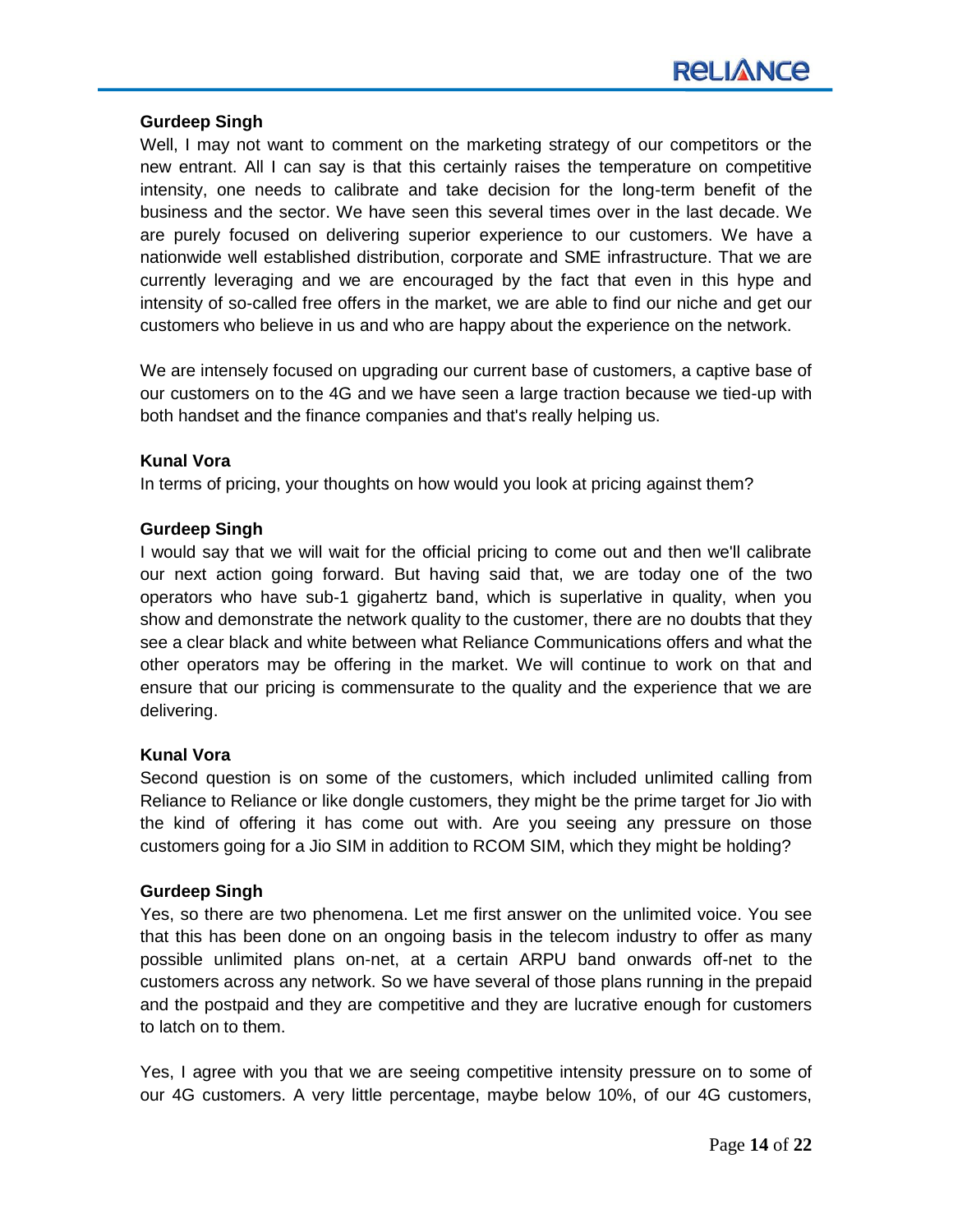have reduced or dropped their data consumption dramatically. That gives us a belief that customers might have temporarily shifted their usage for a while, while retaining their numbers, and they are most likely to get back to the full usage as we move towards the end of any of these competitive plans in the market or the moment they are shifted to the paid platform. So I think we will have to wait and watch.

# **Kunal Vora**

Why you are not more aggressive on the 4G side?

# **Gurdeep Singh**

Well, there are two things. Firstly, we are not a new entrant in the market; we're have been here for more than a decade. We need not necessarily always respond to a competitive intensity, especially which is so huge in nature. After all, you will have to run a business in a profitable manner for the long term. At times you take a calibrated action, stay focused on the activities that you do, and we are seeing a good traction, because ultimately the product speaks. So I would say that we are calibrated in that extent, we are encouraged, and once everybody moves to a paid platform, we are only going to be more benefited.

# **Kunal Vora**

Understood. Last question Sir, on the initial impact of currency demonetization, if any? Have you seen any impact on the recharges over the last week and when do you see things stabilizing?

# **Gurdeep Singh**

Well, let me put this in two parts. One is on the postpaid side, most of our collections are already through electronic transactions, so we're least impacted on the postpaid side. On the prepaid side, we did see a dip for the initial few days. And we use this opportunity to push lot more digital wallet to our customers, encouraged them to load their digital wallet, and that is working.

# **Moderator**

Thank you Mr. Kunal. Next question comes from Mr Varun Ahuja from JP Morgan. You may speak.

# **Varun Ahuja**

Good afternoon, thank so much for the opportunity. I have a couple of questions. Firstly, on this economic upside from the tower sale, could you just give any clarity whether it's more in the form of performance-linked cash payout or is it some equity upside that you would get?

And secondly, for both the transaction, where are you in terms of approvals and would you need any creditors, bondholders, and all those approvals, and would you also need a consent from the bondholders? Those are my two questions. Thanks.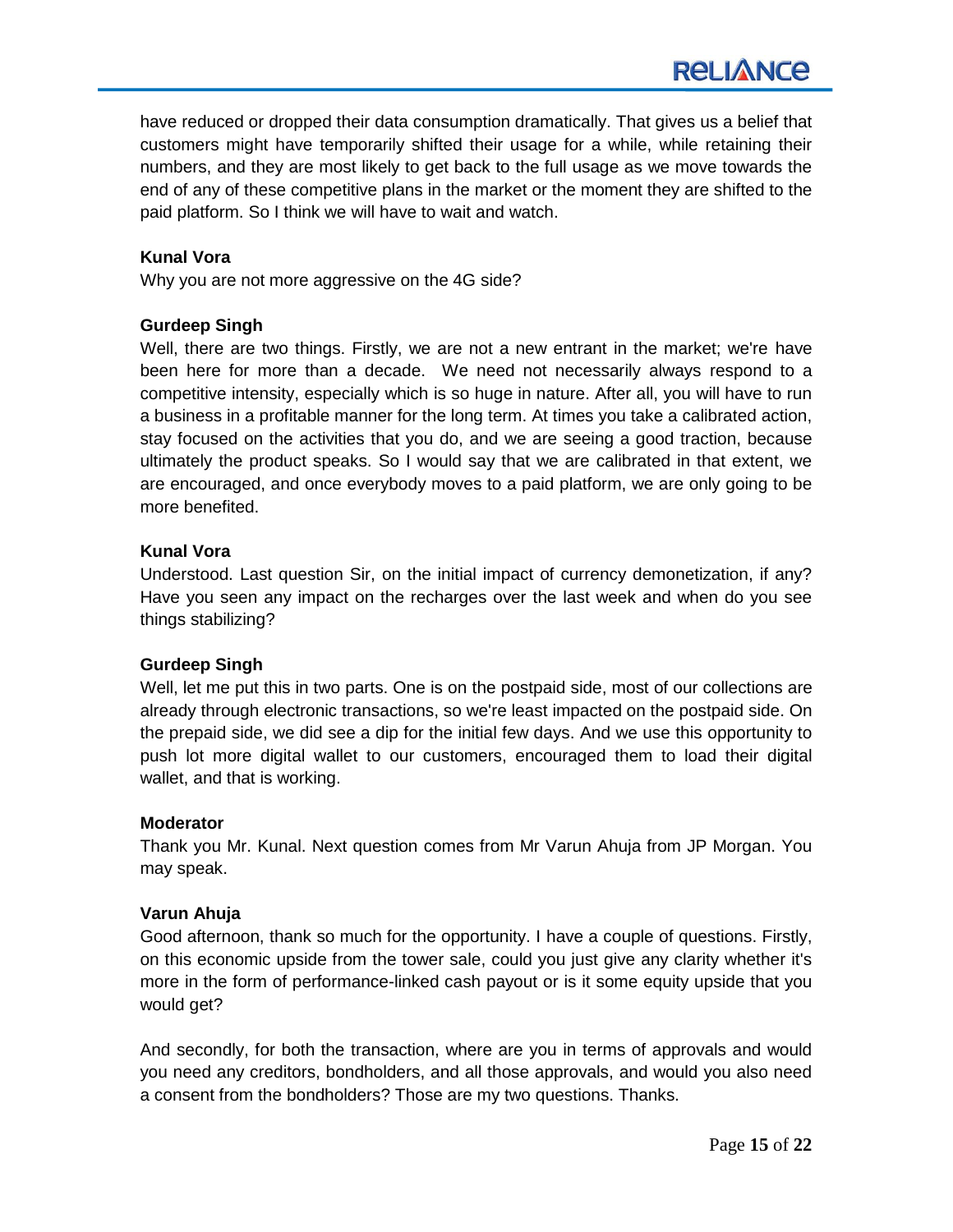# **Anil Ladha**

As far as this 49% future economic upside arrangement is there, further details on that will be provided once we sign the definitive agreements, which should be happening in next couple of weeks. So at this stage, it suffice to say that there will be an upfront cash component of about Rs.11,000 crore, and further 49% upside arrangement will be there.

On your second question, as far as approvals are concerned, yes, we will be seeking the lenders' approvals. So currently, the next step for us in this deal is to sign the definitive agreement, and then we will be approaching them for approvals.

#### **Varun Ahuja**

Can I just confirm when you say lenders, is it everyone including bondholders, bank lenders, the bankers, everyone?

#### **Anil Ladha**

Yes, it is all the bank lenders, and as far as the bondholders are concerned, as part of the overall procedural arrangements which we highlighted in our OC, we will be approaching suitably to the bondholders as well.

#### **Moderator**

Thank you Mr. Varun. Next question comes from Mr Sanjesh Jain from ICICI Securities. You may speak.

# **Sanjesh Jain**

Thanks for the opportunity. I got two questions. One is on the Aircel merger, just wanted to understand what would be your next steps and what is the timeframe we're looking at in terms of closure of this transaction?

Number two on the same, what would be the synergy benefits from the merger with Aircel? We have been given some color in terms of merger in previous earnings call, but any update will be helpful.

And on the ICR agreement with Reliance Jio, two years down the line, will this be EBITDA accretive transaction, or we will see some compression in terms of EBITDA margin, since you will be saving a lot in terms of CapEx?

#### **Gurdeep Singh**

Just to answer on these three, first is on the Aircel merger. As I stated in my speech, we have already filed for stock exchange and CCI approvals. Post that, we will proceed with the High Court demerger process. We expect all of this to be concluded in six months to eight months.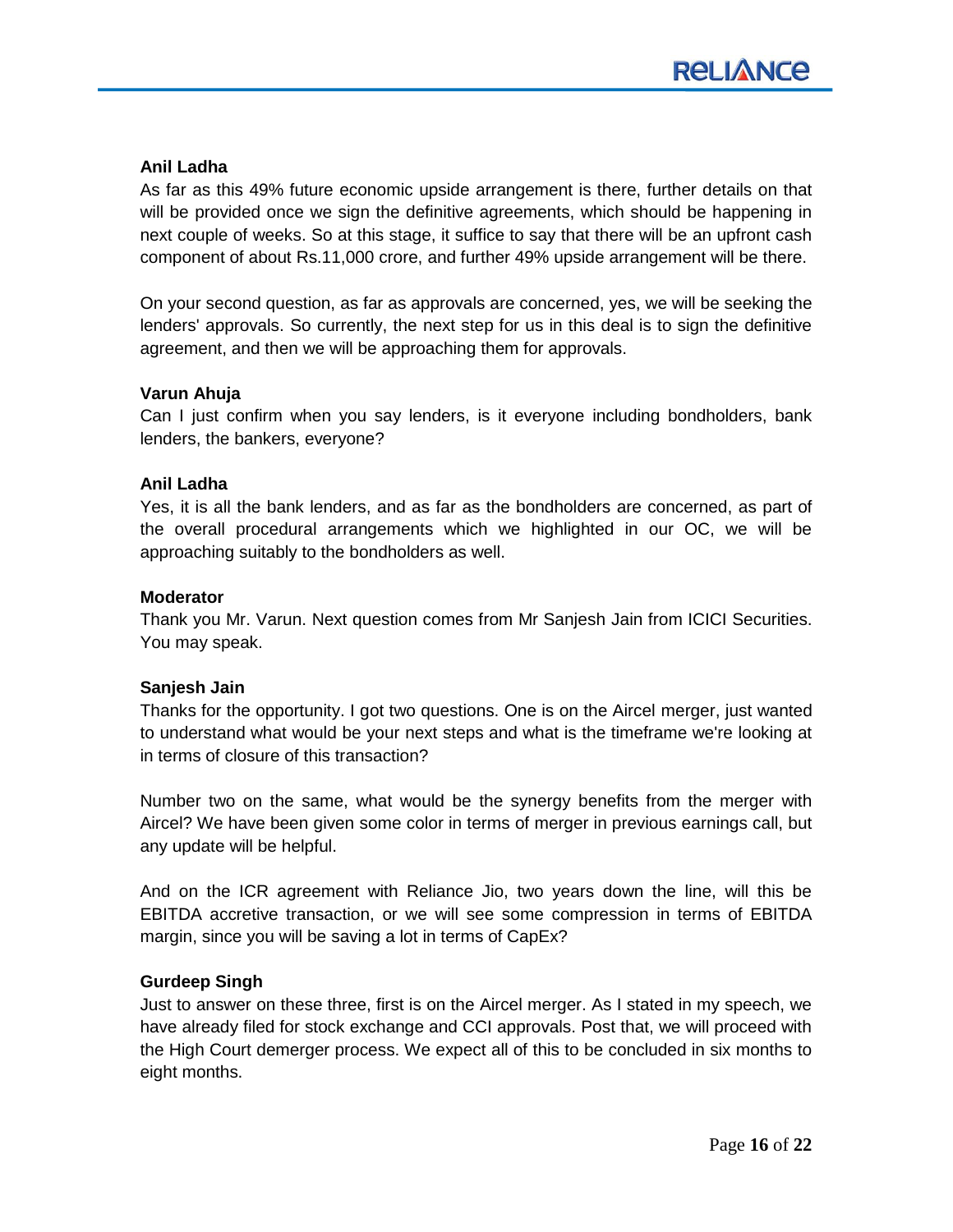Second, the benefits of the Aircel merger besides consolidation of revenue market share, superior spectrum portfolio, making it a pan-India 4G, 3G, 2G company and having a large pool of 4G-ready customers, is in the operating costs. As we stated that the NPV value of the synergy is about Rs.20,000 crore, that is a huge leverage for a business in this competitive sector. We estimate that synergy should be realized within the 12 months to 14 months of the effective merger.

And on the ICR, we are an asset-light organization. Any ICR agreement is value accretive. The percentage of how value accretive can vary from time-to-time, but for your information, it's a value accretive program from day one.

#### **Sanjesh Jain**

Okay. Then when we mean value accretive, it is more from free cash flow perspective, or from EBITDA?

# **Gurdeep Singh**

See, in ICR, business EBITDA is as good as PBT, because there is no other cost that you're paying attached to it. So EBITDA positivity in itself is a big driver for an ICR arrangement to run and manage.

#### **Moderator**

Thank you Mr. Sanjesh. Next we have Mr Pranav Kshatriya from Edelweiss. You may speak.

# **Pranav Kshatriya**

Hi. Thanks for the opportunity. I have two questions. Firstly, you talked about the land grab for data customers, but traditionally, Reliance Communication, because of the CDMA base, had lot of customers who were banking on the voice form of connectivity, and somehow, many of these customers are moving away. India still has almost 60% to 70% feature phone users, predominantly in the voice market. So how do you see competition stepping up, predominantly in the voice market, led by feature phone owners? So that is my first question.

And secondly, you talked about conclusion of some of the real estate assets like sale of Kolkata asset, so what sort of realization are we looking at from these assets? These are my two questions.

# **Gurdeep Singh**

First one on the land grab, well, we have seen the stages of voice land grab, now it is the data land grab, which is actually fueled more by the spectrum and the quality of handsets that we have. I would say that as a country, we are in a leapfrog stage. We didn't make too good use of the 3G technology and it was probably more short-lived but, now we are leapfrogging from a 2G to a 4G nation.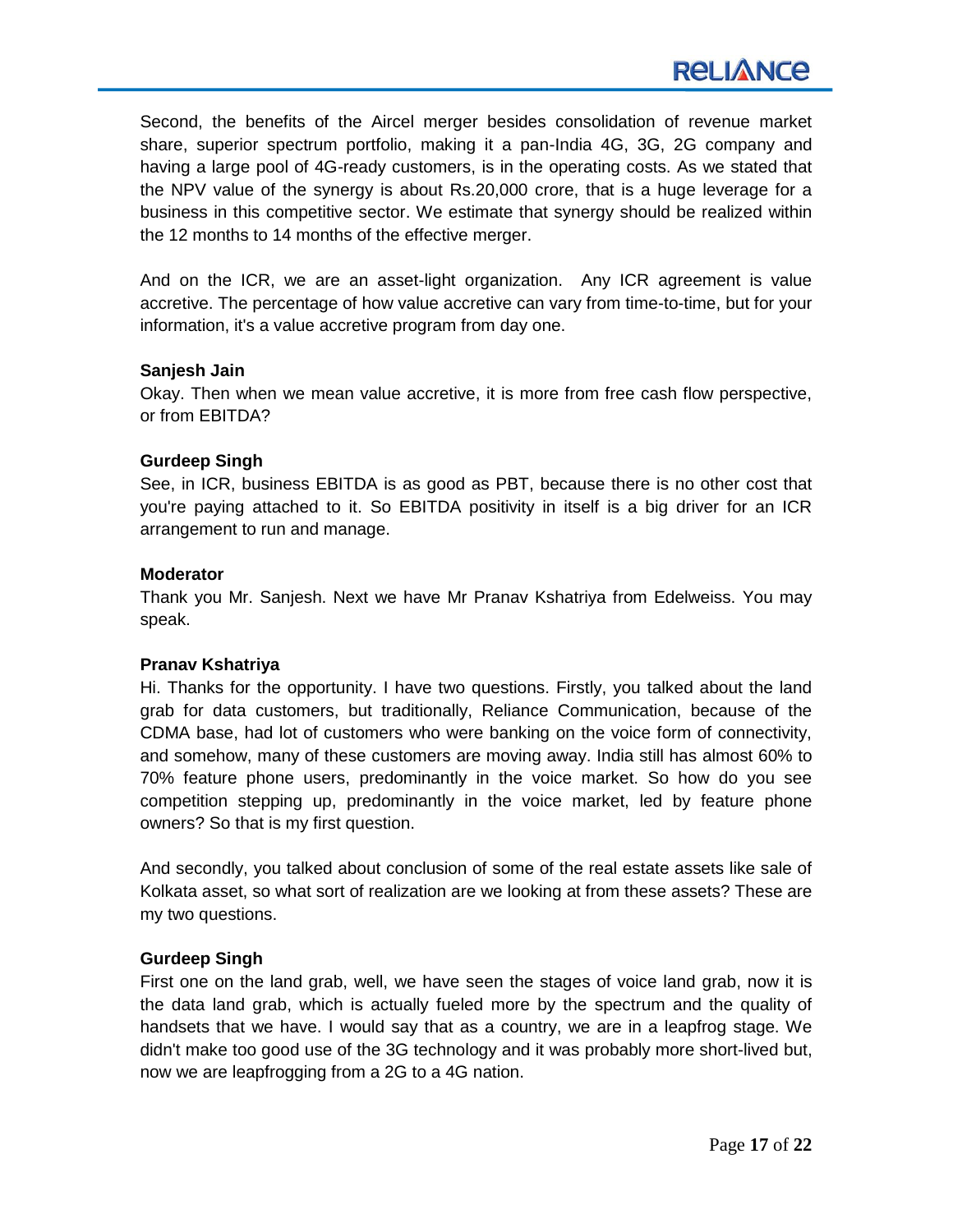My hypothesis is based on this. When we introduced 2G, the handset prices were unaffordable. When we launched 3G, the handset prices were above Rs.15,000 as an entry handset. But when the 4G has come into this country, the handset prices are already at around Rs.3,000. So I think this is leading to making 4G as ubiquitous as 2G and probably we have seen that happening in the shortest span of time.

Now, there are two ways out of that. First is you put a superior processing capability and a screen size in the hand of the customer. And the second is the need for speed. I think once you put the device size and the processing capability in the hands of the customer through such an attractive entry price, consumers will develop the need over a period of time; this will be the fastest migration that you will see onto the data services.

And in future, with a lot more VoLTE phones coming up, you will see that Internet-based calling and Internet-based data services will become the hub center of every activity. So consumers will shift to buying one plan, which is a data plan and that's why we launched Calling Ka Naya Tareeka at Rs.1, encouraging people to shift to app-to-app calling. So this transition will happen, and I think, like a quick migration from a black and white to color and color to plasma and LCD TV, you will see a quick migration from a 2G to 4G, we expect 500 million phones of 4G in the market by 2020 and that will be really sizable.

# **Anil Ladha**

On the second point on the Kolkata property, we are mentioning this because basically it shows our continuing commitment on deleveraging through real estate properties. So we are moving as per our plan here. And as far as the overall amount is concerned, given the balance sheet size, it's not very substantial.

# **Pranav Kshatriya**

Can you give any timeline over what period you expect the Delhi asset to be monetized? I believe Delhi asset is of substantially higher value than the Kolkata site.

# **Anil Ladha**

Yes. So currently we are in the process of concluding that. This will happen within this financial year. And then we'll disclose further details on that.

# **Moderator**

Thank you, Mr. Pranav. Next we have Mr. Rajiv Sharma from HSBC. You may speak.

# **Rajiv Sharma**

Yes. Thanks for the opportunity. Just wanted to understand if the entire migration of your CDMA subscribers has been completed or there is anything pending?

Second, on the Aircel merger, there was some quantification of synergies and it was also suggested that you'll move to a new brand. So just wanted to understand that because on the synergy side, if we look at markets where Aircel is strong, RCOM has a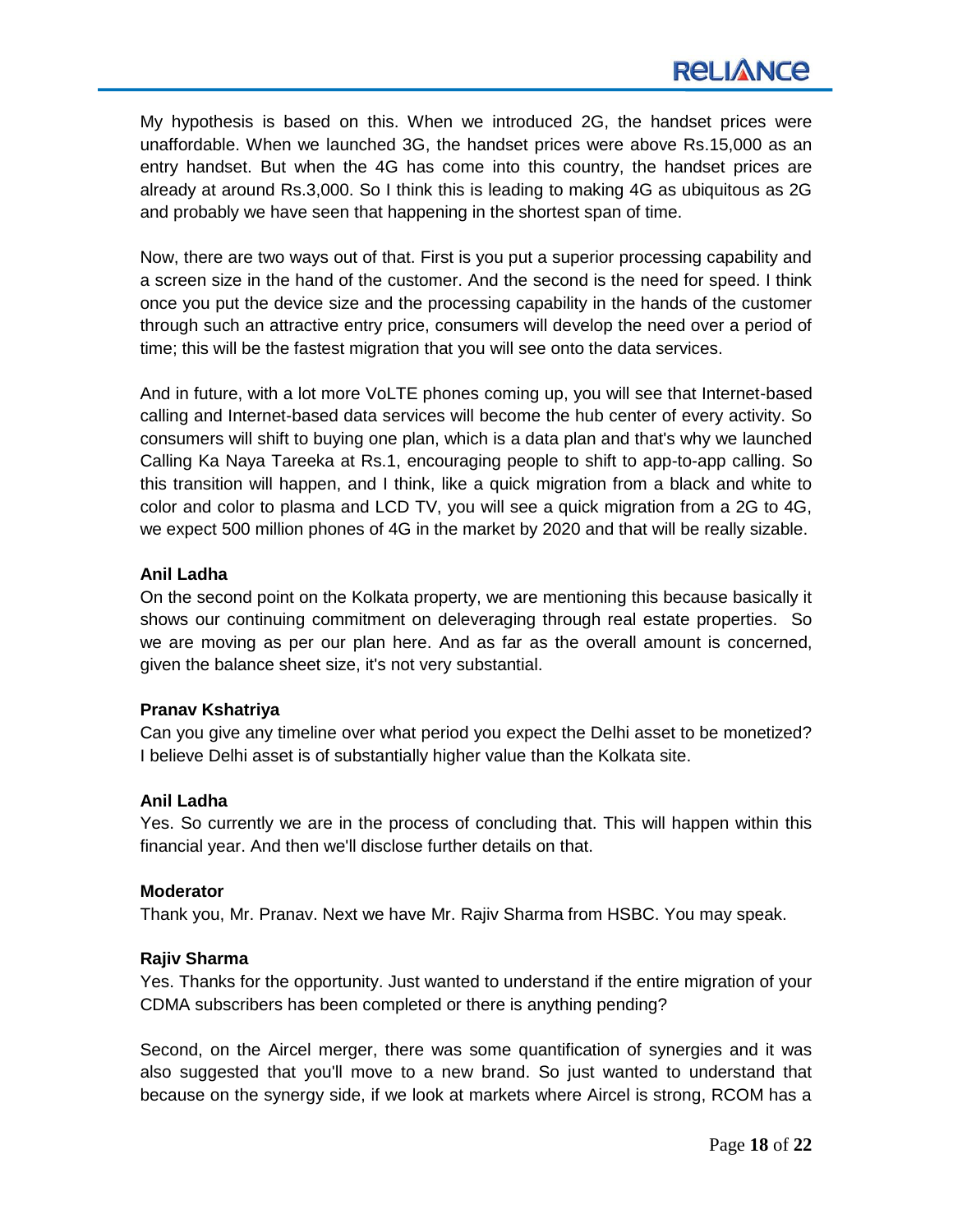reduced presence and wherever RCOM has a meaningful presence, Aircel doesn't exist or is a very small operator there. And in fact they had shut down in many markets as well. So I was trying to understand that network synergies could be very minimal. And secondly, do you think shutting down Aircel brand in the Dishnet circles, which have been strong forte for Aircel, will make sense because that could have an adverse impact on the potential synergies.

And lastly on the tower transaction, Bharti Infratel's decision has come in only after the RCOM Brookfield transaction got announced. So possibly they could be competing to get the unlocking of value done. So are you sensing that it is a good possibility? And do the regulations allow Brookfield to be a part of both? Thank you.

# **Gurdeep Singh**

Let me just take first on CDMA. Yes, the migration is complete and we are done with. And that's why we've paved the way for being a pan-India LTE player in the sub-1 gigahertz band.

Second on the Aircel merger, we've filed for stock exchange and CCI approvals, we will go through the whole process, and all of this, as I stated, will take six months to eight months. The basic premise of this merger is around creating a circa 12% revenue market share company, top 3 in revenue market share in 12 to 13 circles, full-fledged portfolio of 4G, 3G, 2G across India and a large pool of customers who are ready for a 4G upgrade makes it a very strong business case as we go forward.

Also, this will be a 50-50 holding company. Yes, you're right. It'll be a new brand, new philosophy, new values and new culture system in that organization so that it focuses more on the future than on the legacy. Having said that, the largest synergies in these two set ups is running one set up at the lesser costs. So this means network realignment to get more pop under coverage. This would mean one IT stag, this would mean one organization at circle and the people level, and also eliminating competitive intensity between us, interconnect cost that we paid for each other's and a revenue upside by the harmonized portfolio of the customers and nearly becoming a stronger entity in 17, 18 circles out of the 22 circles in India.

So I think these are all the synergies that have been valued into before going in for the signing of the definitive agreements and we are very sure of delivering on those synergy values in 12 months to 14 months of the effective date of the merger.

Third on the tower, all I can say is that we are into advanced stages. We made an announcement last month stating that we have signed a term sheet and only the definitive agreement needs to be signed now in next three to four weeks, and we are well on our course.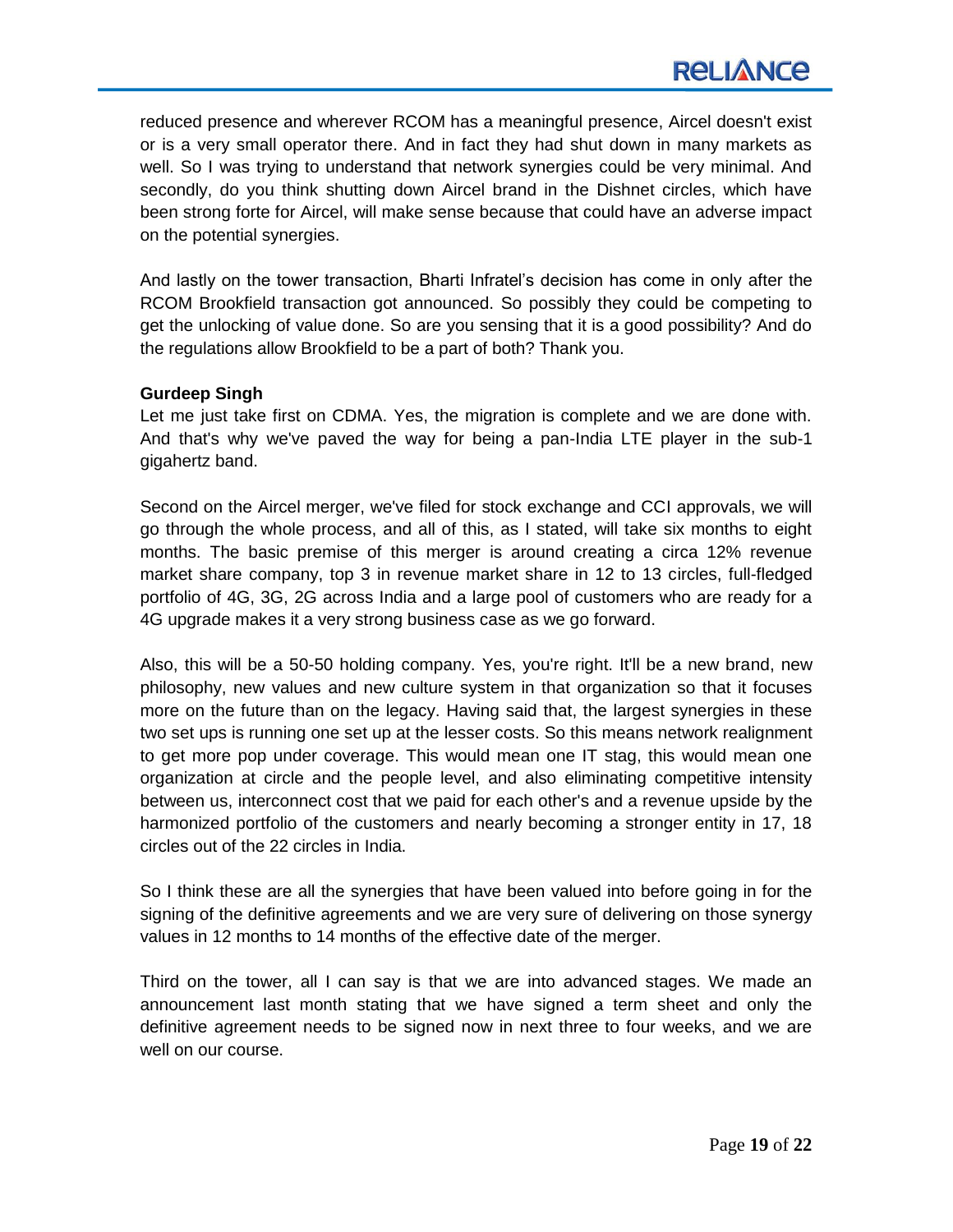# **Rajiv Sharma**

And Gurdeep, just going back to the Aircel deal, so you mentioned many variables on the potential synergies, but network cost reduction, you think won't be a significant one.

#### **Gurdeep Singh**

No, it will be, the basic synergy in the network is when you combine the two networks, the spectrum portfolio gets enhanced, the increase in capacity coming through spectrum reduces your requirement of towers on the ground or the base stations on the ground and the future capacity needs are addressed. Hence you can use them effectively to strengthen your network or to go to the new geographies depending upon the leverage on the distribution network that we have.

So fundamentally, this alleviates the future CapEx because your spectrum is higher which gives you more population coverage, enhances your play into the new revenue market and this large pool of customer base and access to 4G, which is an added advantage for driving the top line.

#### **Moderator**

Thank you Mr. Rajiv. Next we have Mr Srinivas Rao from Deutsche Bank. You may speak.

#### **Srinivas Rao**

Hi, thank you very much Sir for allowing for the questions. I have four questions to ask. First, just wanted to know your thoughts on the organizational changes, which was announced during the quarter, has it changed anything in terms of now and we having two Co-CEOs, is there any change in the responsibilities? That's my first one.

Second, in your cash flow, the CapEx number is a positive number again this quarter, again was there some sales which have offset what probably should have been a negative number? That's my second question.

Third, on a trend basis, your license fee, both in absolute and as a percentage of sales has been coming down over the last couple of quarters. Could you just explain what is happening and the fact that your tax number remains a positive provision, how do we explain the underlying profitability of the Company? So those are my four questions. Thank you.

# **Bill Barney**

Gurdeep and I have essentially been Co-CEOs over the last six to seven months. And so this is really just a formalization of the management structure that we have in place, but obviously it gives us a closer and tighter relationship to collaborate on various crosscompany initiatives. So it's been pretty exciting.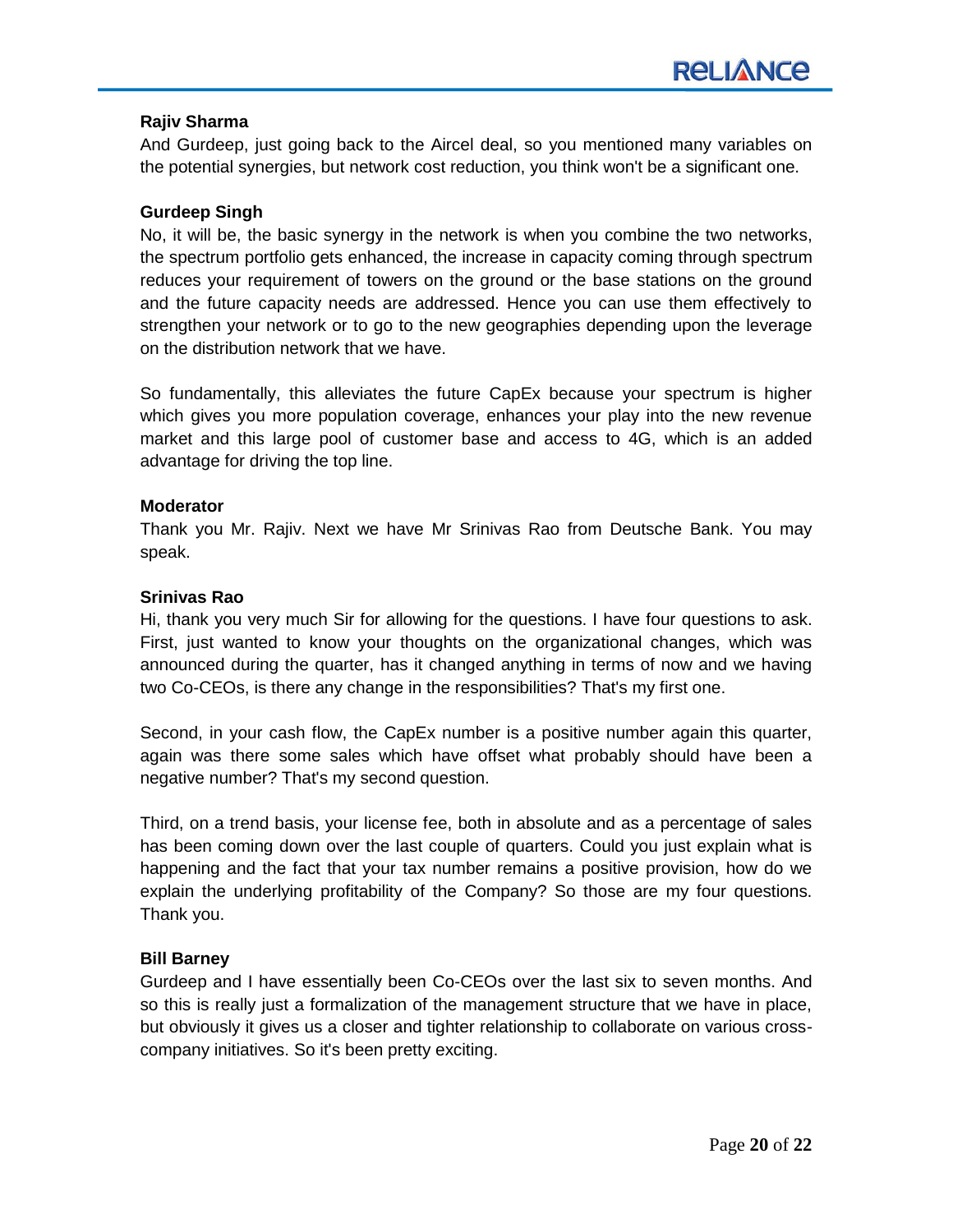#### **Manikantan Iyer**

Yes, on the CapEx front, yes you're right, there is a sale on account of spectrum trading that has been accounted in this quarter for Rs.1,061 crore, and the CapEx for the quarter is Rs.405 crore.

And second question on the positive tax position, as per Ind AS, you are aware, that deferred tax assets can be realized by the Indian companies, so this particular position, is at consolidated RCOM level. And you would be aware that, at the time of first time adoption of Ind AS, deferred tax liabilities are generally created by the Company. So the deferred tax assets in the books reflect the position of the Company to realize the benefit in the near future.

License fee coming down is on account of higher settlement than the last quarter because now the license fee is on the net AGR, upon settlement.

#### **Srinivas Rao**

I have few more questions, actually. One question is on the overall cash flow of the Company. I'm just rounding up numbers, but maybe Gurdeep, you can throw some light. The EBITDA level is running at about, on an average of Rs.1500 crore per quarter, your interest costs are running at about a Rs.900 crore and you have guided for a CapEx of Rs.4,000 crore on a sustainable basis, which is, again, I'm rounding up, broadly Rs.1000 crore per quarter. So essentially, your interest and CapEx will potentially kind of more than eat into the EBITDA which is getting generated. Could you throw some light as to how things will move forward in terms of cash flows for the Company?

# **Anil Ladha**

As far as CapEx is concerned, this year CapEx is lower, in the first two quarters itself, we have spent about Rs.1,200 crore and during this year, overall CapEx is estimated to be about Rs. 2000 odd crore. So some amount of CapEx we did last year and some amount of CapEx we are doing this year for the 4G fiberization purposes, et cetera. So the CapEx is not as high as it was last year. And going forward, interest component is going to keep coming down, as we complete these two deleveraging transactions, through tower deal and Aircel deal.

#### **Moderator**

Thank you, Mr. Srinivas. Next we have Mr Rohit Kar from SC Lowy. You may speak.

# **Rohit Kar**

Thanks for taking my call. I have two questions. So first, with respect to Brookfield tower transaction and apologies if you've already answered part of this earlier. So my question, have definitive docs already been signed, because per the press release and the report, it looks like only I think there's only been a term-sheet that's been signed or an MoU has been signed. So that's first question on that.